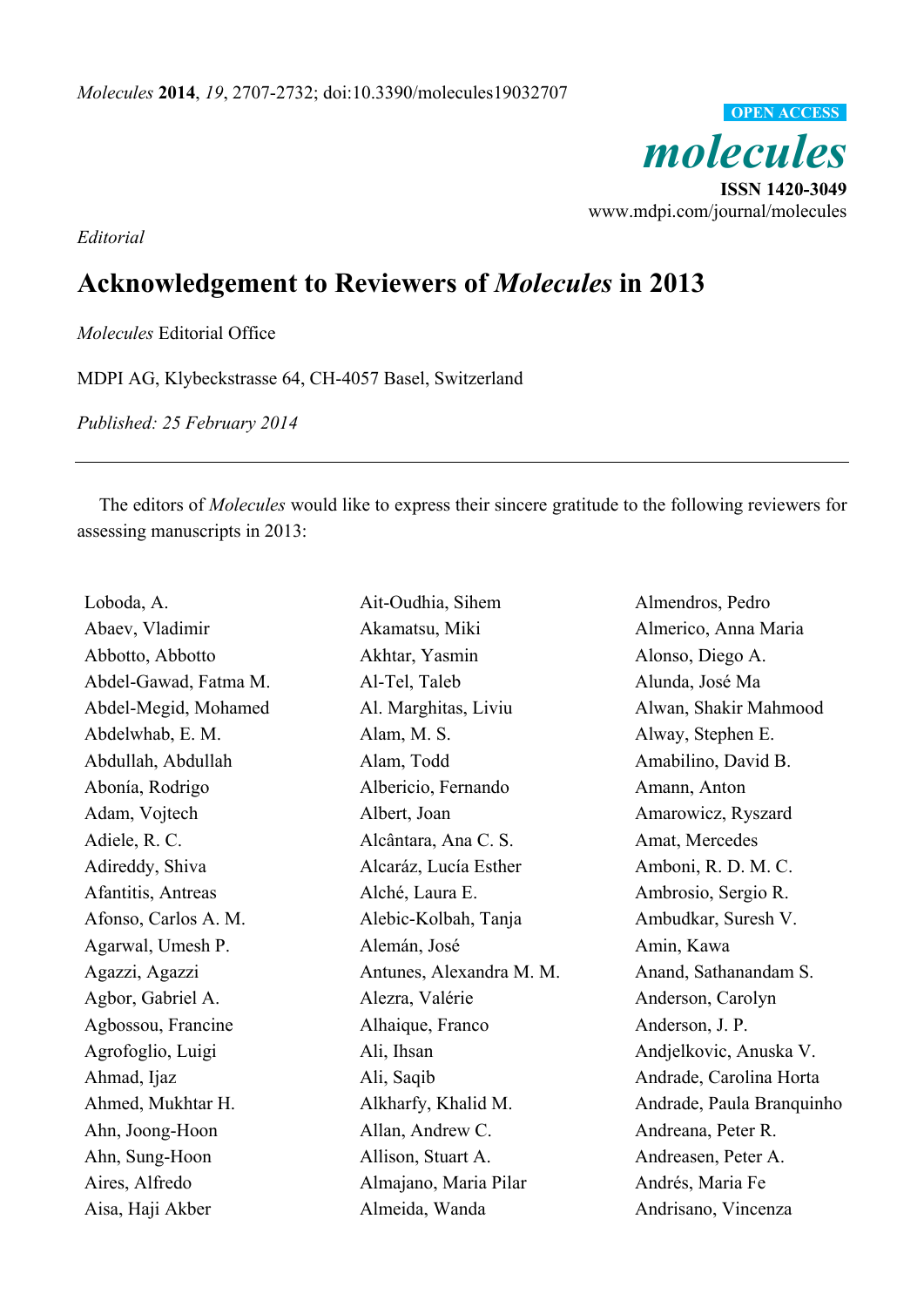Angela, Bisio Anibal, Paula Anissimov, Yuri G. Anna, Horszwald Annaert, Pieter Anraku, Makoto Antipenko, Lyudmila N. Antje, Huefner Antonelli, Alessandro Anzai, Jun-ichi Apone, Fabio Aponick, Aaron Arai, Masayoshi Arano, Yasushi Archibald, Steve J. Arct, Jacek Arellano, Juan B. Arenas, Miguel Ariga, Katsuhiko Arosio, Daniela Arratia-Pérez, Ramiro Arrieta, Jesús Aruoma, Okezie Asai, Akira Asai, Teigo Asea, Alexzander Asís, Silvia E. Assimopoulou, Andreana N. Astakhova, I. Kira Asti, Mattia Ata, Athar Atrian, Sílvia Attioua, Barthelemy K. Aullon, Gabriel Avarvari, Narcis Avato, Pinarosa Avula, Bharathi Ayala-Zavala, J. F. Aydemir, Adnan Ayyalusamy, Ramamoorthy Azam, Faizul Ba, Yong

Baba, Akio Babula, Petr Bach, Horacio Bachran, Christopher Baczek, Tomasz Baek, Hyung Hee Baek, Nam In Baeza, Alejandro Bagnoli, Luana Bahn, Andrew Bai, Hanying Bai, Meng-Yi Baiano, A. Baker, C. Jacyn Baker, Michael E. Bal, Wojciech Balagiannis, Dimitrios Baldwin, Elizabeth Balemba, Onesmo B. Ballatore, Carlo Balling Engelsen, Søren Baltina, L. A. Baltora-Rosset, Sylvie Balzarini, Jan Bando, Yasuko Banerjee, Sanjeev Bang, Jeong Kyu Banghart, Matthew Bánóczi, Zoltán Bansal, Ranju Banskota, Arjun H. Bao, Chongyun Bao, Ming Bao, Yongping Baqi, Younis Barbas, Carlos F. Barbera, Mariagnese Barbosa-Pereira, Letricia Barboza, M. Bardi, Giuseppe Bardón, Alicia Barker, David

Barluenga, José Barone, Giampaolo Barr, John Barreira, João Barreto Silva, Fátima Regina Mena Barreto-Bergter, Eliana Barreto, Maria Do Carmo Barrio, Pablo Bass, Chris Bastos, J. K. Batanero, Belen Batista, Ronan Batovska, Daniela Battino, Maurizio Baudequin, Christine Bavaresco, Luigi Bavetsias, Vassilios Baxendale, Ian Bayse, Craig A. Beaucage, Serge Bechthold, Andreas Beck-Sickinger, Annette Beck, Melinda A. Bednarczyk-Cwynar, Barbara Bekhit, Aladin Bell, Stephen Bellinger, Rick Belmonte, Mark Ben-Shabat, Shimon Bencini, Andrea Bencivenni, Giorgio Benites, Julio Benke, Dietmar Benkendorff, Kirsten Bennet, Andrew Benoist, Eric Berestetskii, Berestetskii Bergamini, Paola Berger, Walter Berlin, Darrell Bermúdez-Aguirre, Daniela Bermúdez-Torres, Kalina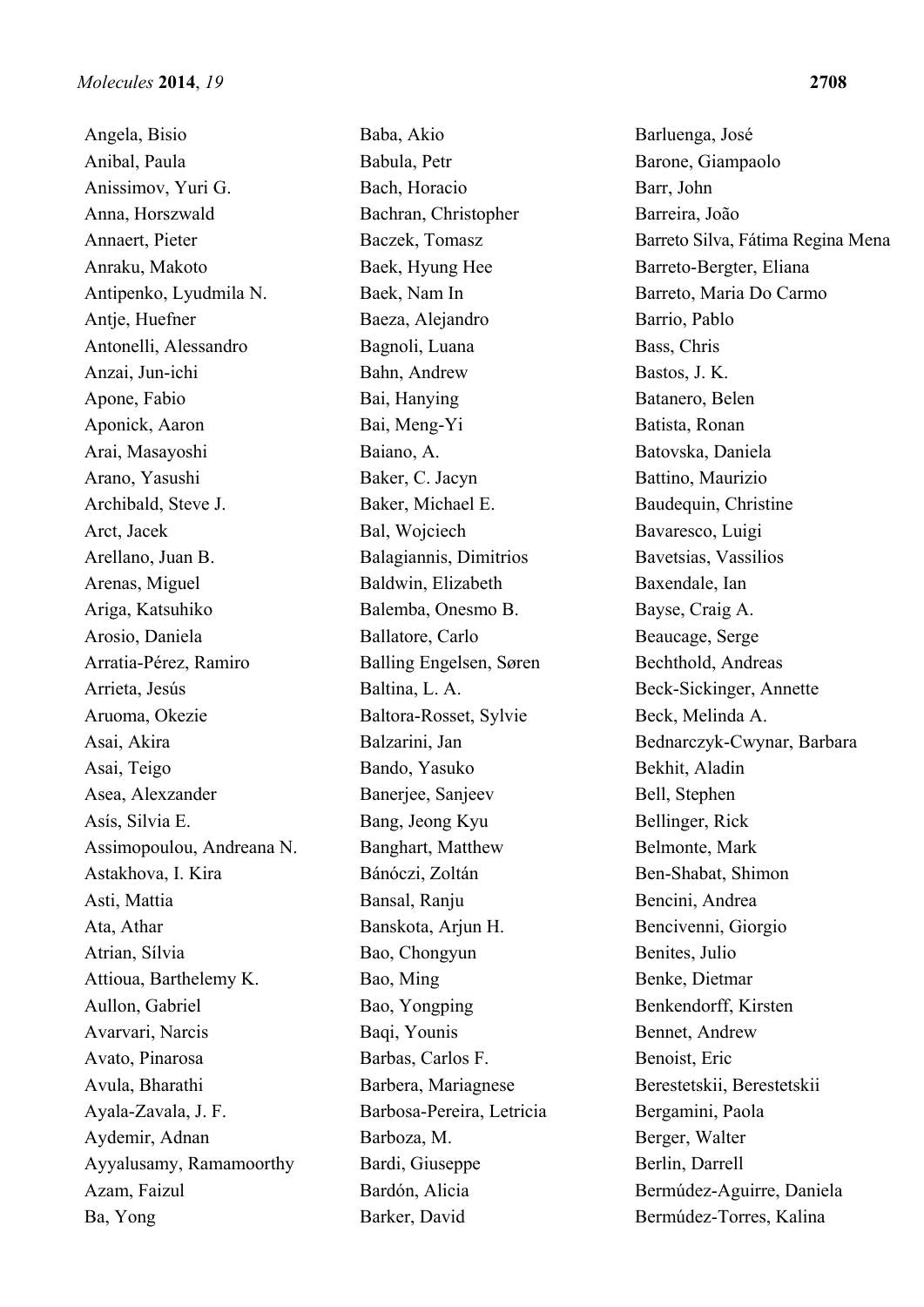Bernardi, Luca Bernstein, Elliot R. Bertelli, Davide Berti, Debora Bertolini, Joseph Besson, Thierry Best, Michael D. Beutler, John A. Bhat, Shridhar Bhowmik, Prasanta Bhushan, Alok Bianchi, Antonio Bielawski, Christopher W. Biersack, Bernhard Biesaga, Magdalena Bijak, Michał Bilsland, Elizabeth Biot, Christophe Birner-Gruenberger, Ruth Biroccio, Annamaria Bishayee, Anupam Blaazer, Antoni R. Blackburn, Michael Blackstone, Neil W. Blackwell, Helen E. Blair, Richard G. Blais, Anne Blanot, Didier Blažević, I. Blindauer, Claudia A. Boa, Andrew N. Bobe, Gerd Boersma, Hendrikus H. Böhm, Volker Bokoch, Michael P. Bommareddy, Ajay Bonifácio, Vasco Boo, Yong Chool Bordiga, Matteo Bordoni, Alessandra Borges, Rosivaldo Boros, Laszlo

Borovkov, Nicholas Yu Borrelli, Francesca Borriello, Carmela Botta, Mauro Bouaziz, Serge Bouet, Gilles Boulanger, É. Boulogne, Isabelle Bouquillon, Sandrine Bovell-Benjamin, A. C. Brackman, Gilles Bradshaw, Claire E. Braissant, O. Brandão, Maria das Graças Brannon, Patsy M. Braslavsky, Silvia E. Brattström, A. Braun, Klaus Bravo, Héctor R. Brazel, Christopher S. Brazier, John A. Breckenridge, Ross Brecker, Lothar Brehm, John Breitling, Frank Bremner, John B. Brinker, Thomas Broderick, Patricia A. Brown, Andrew Brown, Dan Brown, Lindsay Brown, Richard C. D. Brudzynski, Katrina Bruheim, Skjalg Brüning, Ansgar Brunner, Eike Bruno, Maurizio Brus, Jiří Bruschi, Marcos Brüschweiler, Rafael Brusotti, G. Brust, Peter

Bruzik, Karol Bryant-Friedrich, Amanda Bryant, Joseph Bryce, David L. Brycki, Bogumił Brzezinski, Krzysztof Bu, Xianhe Bu, Xianzhang Buchbauer, Gerhard Büchel, Claudia Budzisz, Elzbieta Bühler, Bruno Bujoli, Bruno Bukowska, Bożena Bundle, David R. Buolamwini, John K. Burger, Alain Burghardt, Nesha S. Burketova, L Burks, Charles S. Burt, Sa Bustamante, J. Bustos, Daniel A. Buszek, Keith R. Butin, Alexander V. Butler, Alison Byk, Gerardo Caballero, Julio Caboni, Pierluigi Cabrera, Carmen Cabrera, Margarita Gutiérrez Čačić, Milan Cadierno, Victorio Cadwallader, Keith Cai, Jianfeng Cai, Lisheng Cai, Shaoqing Calderon, Angela Caliandro, Rocco Calín-Sánchez, Ángel Calmès, Monique Camacho-Corona, M. R.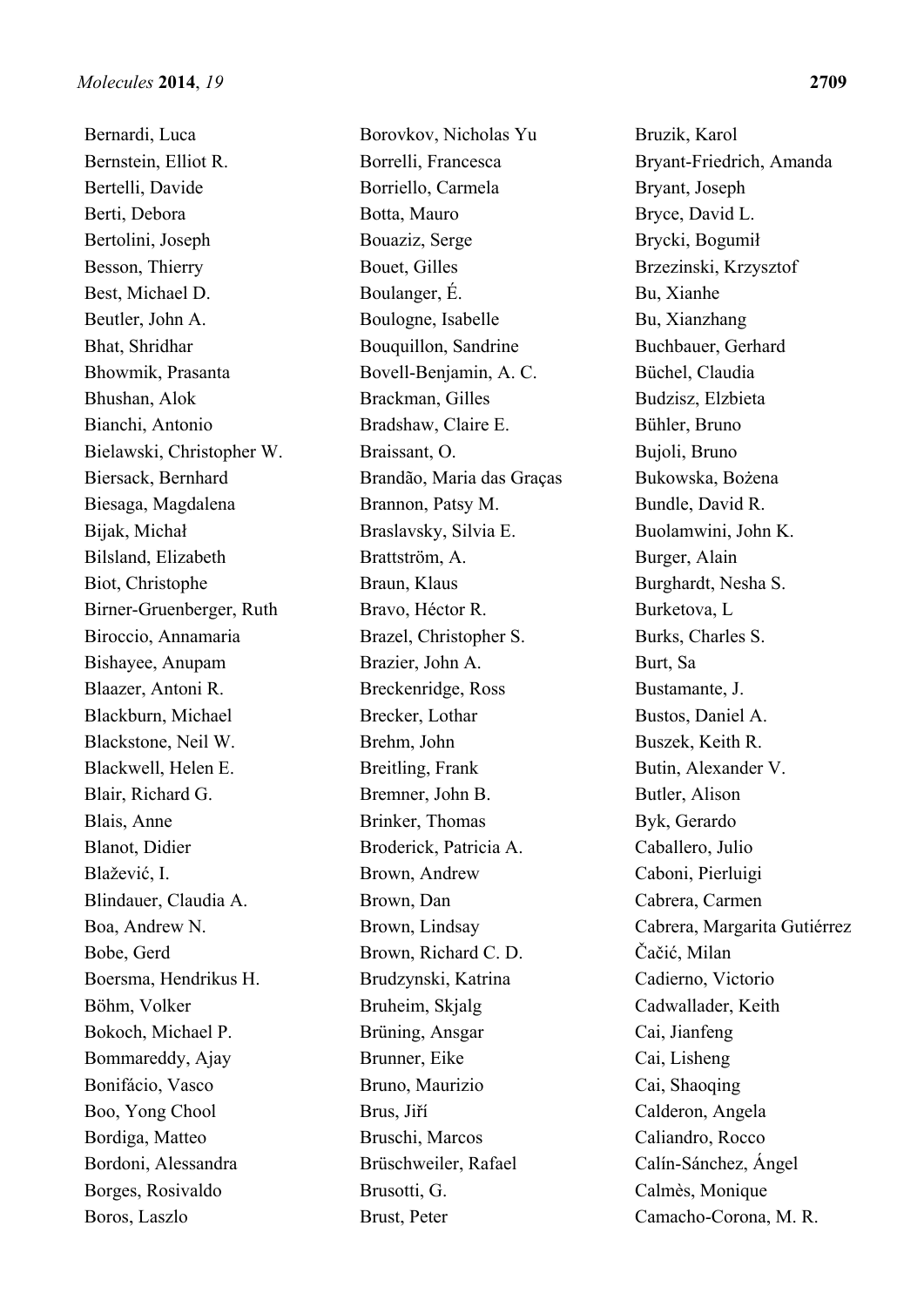Camara, Bilal Câmara, José Camargo, Carlos Camins, Antoni Campidelli, Stéphane Campiglia, Pietro Campos, Carmen A. Campos, Joaquín M. Canac, Yves Candeias, Nuno R. Canevotti, Renato Canini, Antonella Cantorna, Margherita Cao, Jay J. Cao, Song Cao, Yanping Caporale, A. Cappelli, Chiara Caputo, Gregory A. Caraglia, Michele Caramella, Carla Cardile, V. Cardoso, Susana M. Carloni, Paolo Carmona, Daniel Carradori, Simone Carrano, Carl J. Carrasco-Pozo, Catalina Carrillo, María Cristina Carroll, Camille B Carta, Antonio Caruso, Francesco Carvajal-Millan, Elizabeth Carvalho, Ivone Casas, L. Casemiro, Luciana Assirati Caskey, Charles F. Castagné, Vincent Castellano, José María Castellari, Massimo Castellarin, Simone D. Castro, Angeles

Castro, Bruno M. Castro, Helena Carla Castro, Solange Casu, M. Benedetta Cavar, Sanja Cavazza, Antonella Cavicchi, Kevin Cawkwell, Marc Celzard, Alain Cerecetto, Hugo Ceron, Jose Chabert, Philippe Chan, Chin-Feng Chan, Shun-Wan Chan, Stephen L. Chan, Thomas Y. K. Chang, Cicero L. T. Chang, Fang-Rong Chang, Hsueh-Wei Chang, Hyeun Wook Chang, Il-Moo Chang, Raymond Chang, Sandra P. Chang, Sue Joan Chang, Tom Chang, Young-Tae Chang, Yuan Shiun Chantrapromma, Suchada Chapman, Eli Chaves, Mariana Chen, Baohua Chen, Calvin Yu-Chian Chen, Chiachung Chen, Chien-Chih Chen, Chung-Yi Chen, D. Chen, Fadi Chen, Haifeng Chen, Hubiao Chen, Hui-Sheng Chen, Ih-Sheng Chen, Jhy-Der

Chen, Ji Jun Chen, Jiangshan Chen, Jianhan Chen, Jianjun Chen, Jih-Jung Chen, Kai Chen, Menglin Chen, Nai-Hong Chen, Oliver Chen, Peng Chen, Pin-Shern Chen, Qi Chen, Ruey-Shyang Chen, S. Chen, Wei-Min Chen, Wen-Bin Chen, Xi Chen, Xuanmao Chen, Yen-Ling Chen, Ying Chen, Yue Chen, Zhe-Sheng Cheng, Dandan Cheng, Hsueh-Ling Cheng, Kuan-Chen Cheng, Ming-Jen Cheng, Tak Cheng, Tiejun Cheng, Wei-Chieh Cheng, Xin-Lu Cheng, Yiyun Cheng, Yongxian Cheong, JaeHun Chang. Chi-I. Chi, Robin Yonggui Chia, Brian Chiang, Chiao-Hsi Chiang, Hung-Lung Chiang, John Chiba, Kazuhiro Chibiryaev, A. M. Chien-Chih, Chiu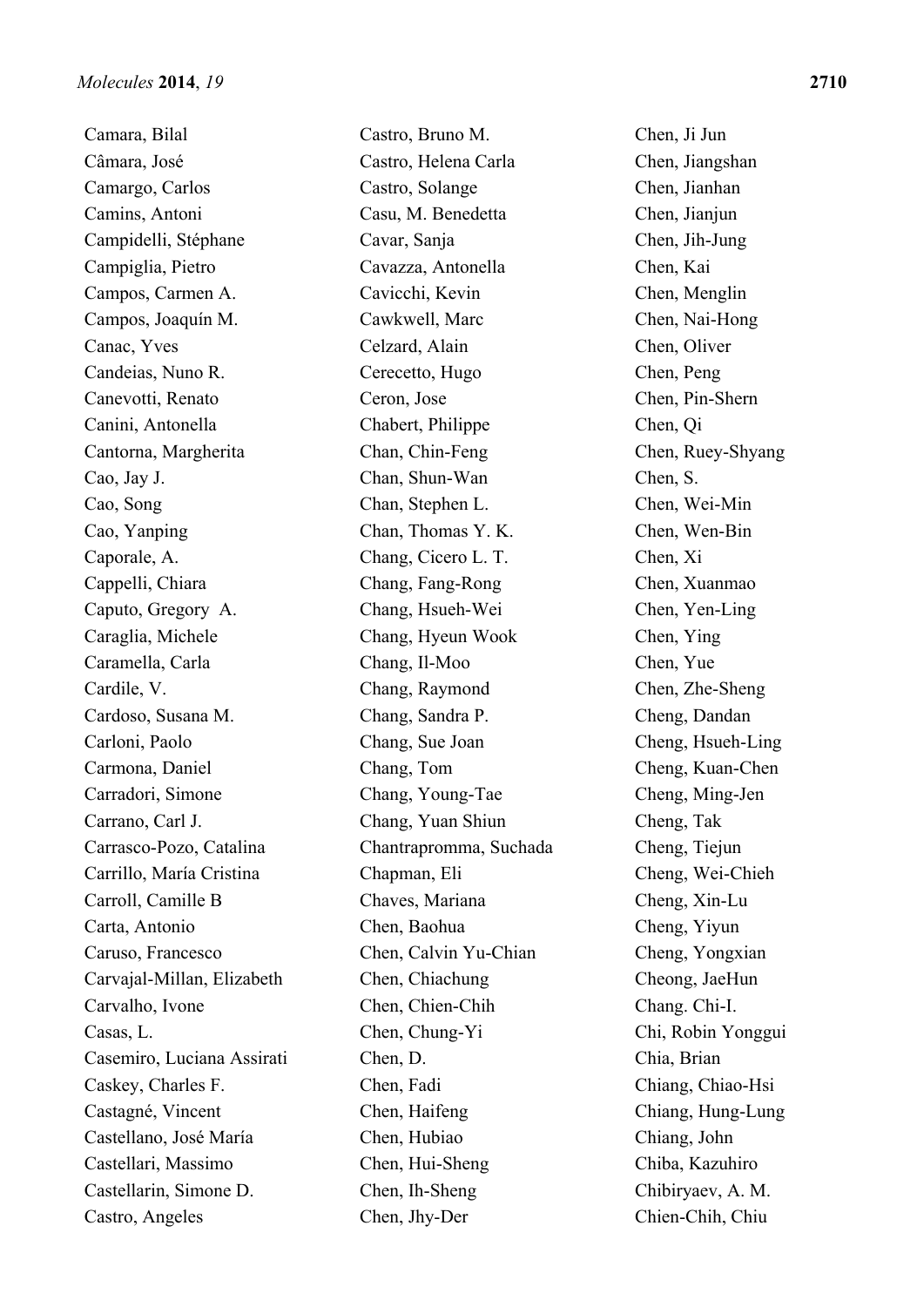Chien, Yi-Chi Chiou, Bor-Sen Chiou, Shih-Hwa Chiou, Wen-Fei Chirea, Mariana Chiti, Arturo Chmielewski, Marek Cho, Chan Sik Cho, Yong Seo Cho, Young Sik Choi, Dong-Kug Choi, Hyung-Kyoon Choi, Jae-Hong Choi, Jong Hyun Choi, Kyoungju Choi, Seok Ki Choi, Yung Hyun Choma, Adam Chong, Youhoon Chootip, Krongkarn Choshi, Tominari Chou, Duen-Suey Choy, Ying Choyke, Peter L. Christensen, Søren Brygger Chrostowska, Anna Chu, Fang-hua Chu, Justin Chua, Lee Suan Chuang, John Shih-ching Chuman, Hiroshi Chun, Ock Cicco, Nunzia Cielecka-Piontek, Judyta Cimanga, R. K. Cioli, Donato Cirillo, Giuseppe Clarés-Naveros, Beatriz Clark, Daniel A. Clarke, Anthony Clarke, Donald Cocco, Melanie

Cock, Ian E. Cody, Jeremy Coelho, Jaime Coiffard, Laurence J. M. Colca, Jerry R. Coleman, Anthony W. Coll, Josep Collins, Shawn K. Colom, Helena Colombo, Maria Laura Combes, Sébastien Combrinck, S. Comes-Franchini, Mauro Conesa, J. A. Conrad, Marcus Consoli, Grazia M. L. Contestabile, Antonio Coppola, Thierry Coquerel, Yoann Corazza, Marcos L. Corrêa, Arlene Correia, Jack Cosconati, Sandro Cosgarea, Rodica Cossignani, Lina Cossio, Fernando Costa, Susana P. G. Costoya, Jose A. Couce, María D. Couture, Olivier Couvineau, Alain Cox, Liam R. Creamer, Rebecca Cresteil, Thierry Crews, Colin Crich, Simonetta Geninatti Cristofari, Gael Crowley, James D. Crupi, P. Cruz, Jader S. Csuk, René Cuca, Luis E.

Cuerva, Juan M. Culmsee, Carsten Cultrone, Antonietta Cumpstey, Ian Cunha, Anna C. Cunico, Wilson Curcio, Manuela Custodio, Luisa Cuzaocrea, Salvatore Czech-Kowalska, Justyna D'abrosca, Brigida D'ambrosio, Michele D'Andrea, Luca D. Dahlberg, Clinton J. Dai, Zong Dall´Acqua, Stefano Dallinger, Doris Damatta, Fabio M. Daming, Du Daniele, Simoni Daniels, Matthew H. Danishefsky, Samuel J. Danova, Kalina Dantas, Renato F. Dante, Roberto C. Dauncey, M. Davies, Stephen G. De Almeida Barbosa, L. Claudio De Andrade e Silva, Suheyla De Beer, Dalene De Beer, J. De Carvalho, Carla De Feo, vincenzo De Freitas, Rivelilson Mendes De Groot, Herbert De Kimpe, Norbert De La Cruz, V. Pérez De La Fuente, M. A. De La Hoz, Antonio De Lago, Eva De Luca, Vincenzo De Luna Martins, Daniela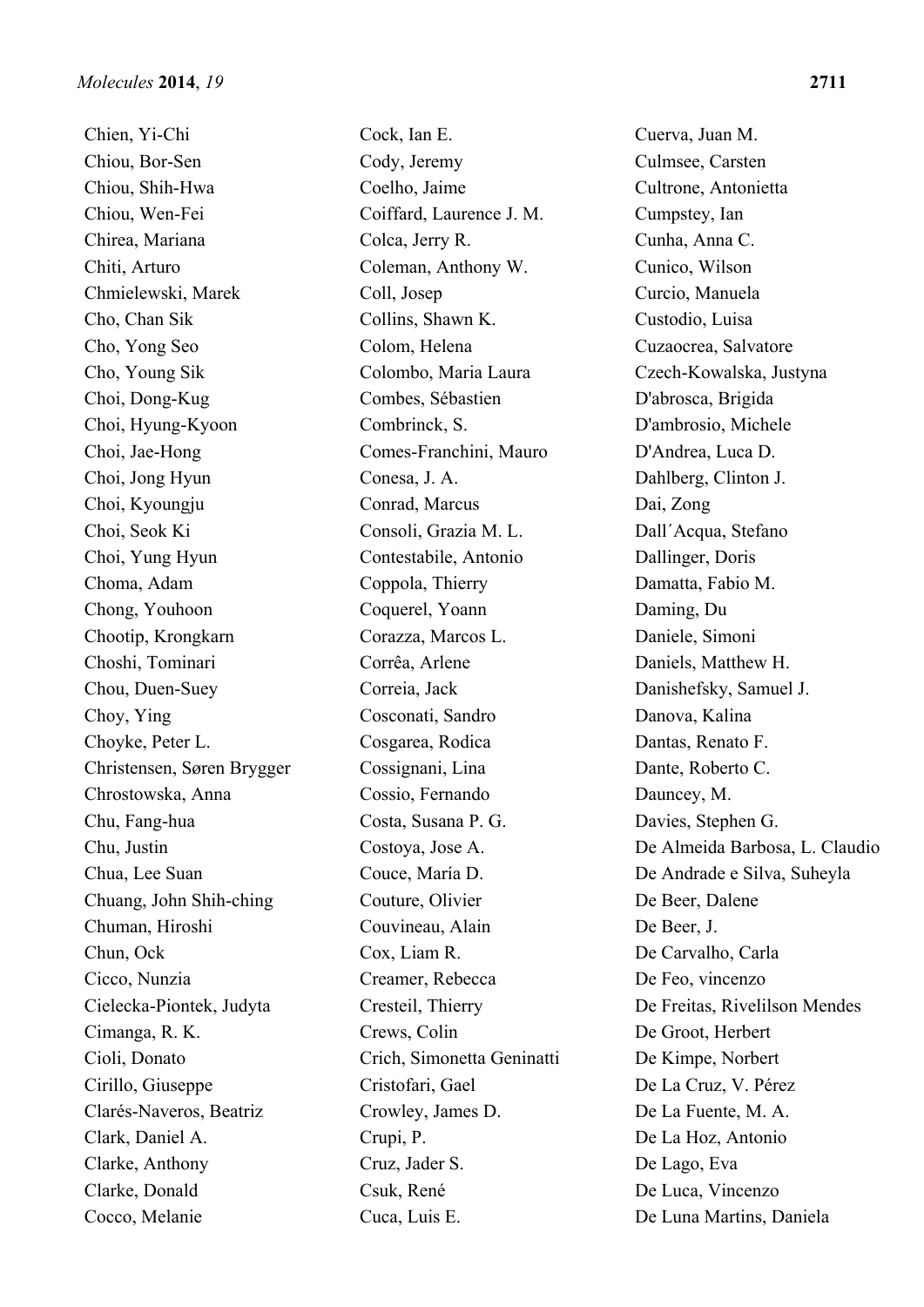| De Mendonça, Dina I. M. D.                    | Diaz-Lanza, Ana Maria    | Duodu, Kwaku G.               |
|-----------------------------------------------|--------------------------|-------------------------------|
| De Moliner, Fabio                             | Diaz, Isabel             | Durán-Patrón, Rosa            |
| De Oliveira Monteiro, Caio Márcio Díaz, Mario |                          | Dwivedi, Chandradhar          |
| De Oliveira, Helena C. F.                     | Diez, David              | Dykes, Gary A.                |
| De Oliveira, Luiz Fernando C                  | Dijkstra, Pieter J.      | Easmon, Johnny                |
| De Paz, Jose Luis                             | Dijkwel, Paul            | Ebel, Rainer                  |
| De Quirós, A. Rodríguez-Bernaldo              | Dilecce, Giuseppe        | Ebinger, Katalin              |
| De Robertis, Riccardo                         | Dilis, Vardis            | Ebrahimi, Azadeh              |
| De Sousa, Orlando Vieira                      | Ding, Gang               | Echevarria, Aurea             |
| De Souza, Ana Olívia                          | Ding, Jian               | Eckert, Heiner                |
| De Souza, Gezimar D.                          | Ding, Jinsong            | Eckl, Peter M.                |
| De Spiegeleer, Bart                           | Ding, Ke                 | Eichen, Yoav                  |
| De Villiers, André                            | Ding, Xiaochu            | Eichler, Jutta                |
| De Vrese, Michael                             | Dinglasan, Rhoel R.      | Eifler-Lima, Eifler-lima      |
| De With, Gijsbertus                           | Dixit, Bharat C.         | Eitsuka, Takahiro             |
| Debbert, Stefan L.                            | Djarova, Tryana          | Eklund, Patrik C.             |
| Debnath, Samir                                | Dodziuk, Helena          | Eklund, Per                   |
| Décaudin, Bertrand                            | Doligalska, M.           | El Kaïm, Laurent              |
| Defrancq, Eric                                | Domingo, Luis R.         | El-Achkar, Tarek              |
| Dehaen, Wim                                   | Dominici, Paola          | El-Amri, Chahrazade           |
| Delgado, Francisco J.                         | Doña-Rodríguez, José M.  | El-Readi, Mahmoud Zaki        |
| DellaGreca, Marina                            | Dondoni, Alessandro      | El-Seedi, Hesham R.           |
| Delogu, Lucia Gemma                           | Dong, Yuesheng           | Eller, Fred                   |
| Delsart, Cristèle                             | Donner, Christopher D.   | Elmegeed, Gamal A.            |
| Dembinski, Roman                              | Donno, D.                | Elofsson, Mikael              |
| Demopoulos, Vassilis J.                       | Donsì, Francesco         | Elwakeel, Khalid Z.           |
| Denny, Bill                                   | Donzello, Maria Pia      | Engels, Joachim W.            |
| Denti, Michela A.                             | Dooley, S.               | Enjoji, Munechika             |
| Desaulniers, Jean-Paul                        | Dragutan, Ileana         | Enríquez, Raúl G.             |
| Desbois, Nicolas                              | Dragutan, Valerian       | Erdélyi, Máté                 |
| Desmaële, Didier                              | Drosatos, Konstantinos   | Ermert, Johannes              |
| Desreux, Jean F.                              | Du, Rose                 | Escalante, Jaime              |
| Destefano, J. J.                              | Du, Yuguo                | Escolano, Carmen              |
| Detrembleur, Christophe                       | Du, Yunfei               | Escriche, Isabel              |
| Devesa, V.                                    | Duan, Jinao              | Escuredo, Olga                |
| Devi, M. Geetha                               | Duarte, Whasley Ferreira | Esnault, Vincent L. M.        |
| Devreese, Mathias                             | Düchler, Markus          | Espinosa-Aguirre, Esús Javier |
| Dhawan, Deepika                               | Dueňas-González, A.      | Esquivel, Rodolfo O.          |
| Di, Rong                                      | Duerkop, Axel            | Ess, Daniel H.                |
| Diamond, Gill                                 | Duh, Pin-Der             | Estevinho, Leticia            |
| Diana, Patrizia                               | Dumoulin, F.             | Etzkorn, Manuel               |
| Dias, Bernardo                                | Duncan, Robin E.         | Evans, Amanda C.              |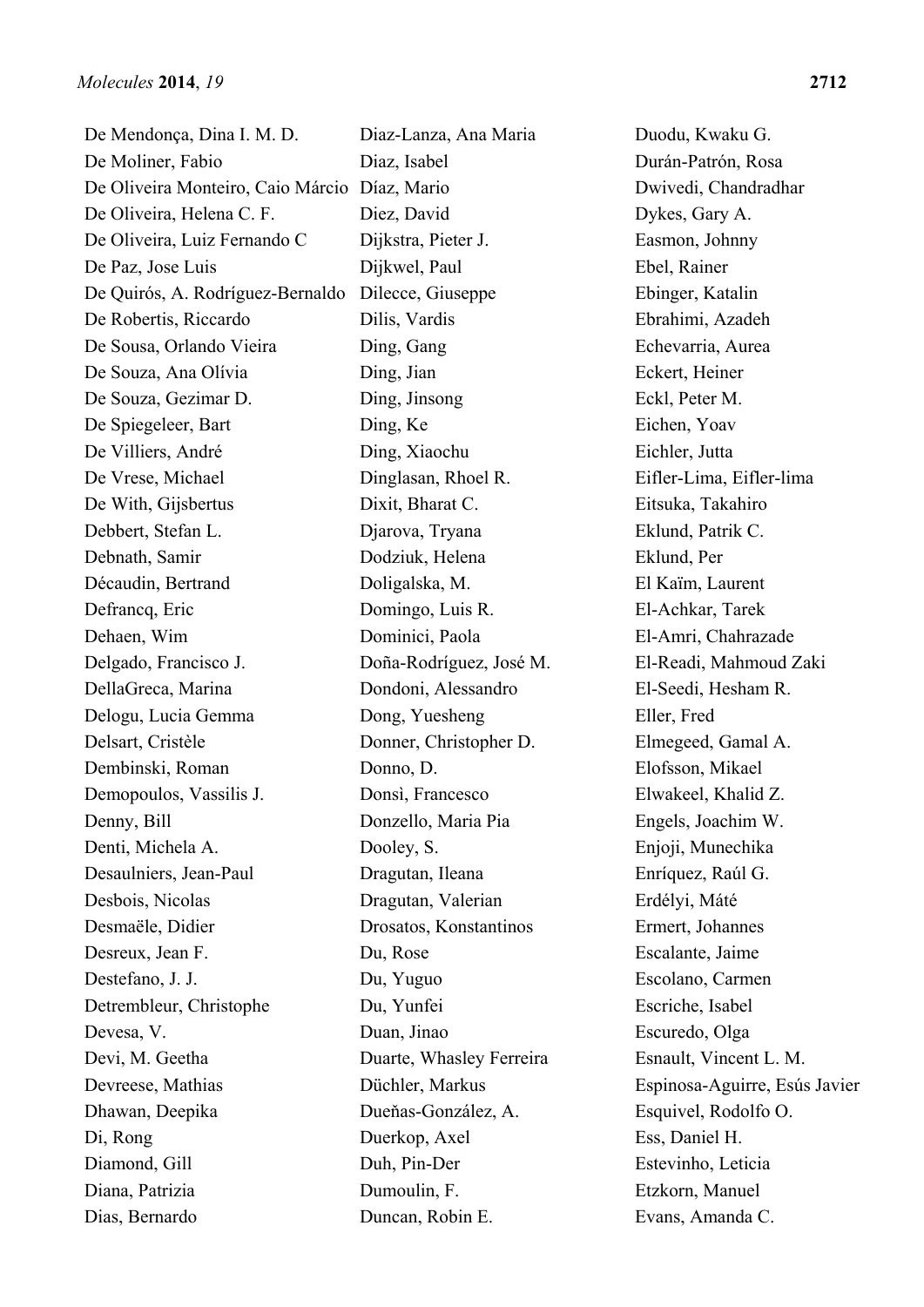Faber, Kurt Fahmy, Hesham T. Y. Faik, Ahmed Fallarero, Adyary Fan, Enguo Fan, Mingtao Fan, Timothy M. Fan, Yunchang Fan, Zhijin Fanning, Kent Farid, Chemat Fariña, Julia I. Farr, Susan A. Fasinu, Pius S. Fausto, Rui Favi, Gianfranco Fayet, G. Feás, Xesús Felluga, Fulvia Felsenstein, Kevin M. Feng, Meiqing Feng, Yangbo Feng, Yibin Feo, Francesco Feresin, Gabriela E. Feringa, Ben L. Fernand, Vivian Fernandes, K. F. Fernandez Megia, Eduardo Fernández-Alba, A. R. Fernández-Arroyo, Salvador Fernandez-Lafuente, Roberto Fernández-Miyakawa, M. E. Fernandez-Recio, Juan Fernández, José J. Fernández, Rosario Feron, Gilles Ferrari, Stefania Ferreira, Juliana Ferreira, Marcelo J. P. Ferreira, Susana Fiala, André

Fickers, Patrick Figadere, Bruno Figueiredo, Ana Cristina Filarowski, Aleksander Filippov, Dmitri V. Fiorucci, Stefano Fischer, Reinhard Flaherty, Patrick T. Fliegner, Daniela Florea, Bogdan I. Florence, Val Fondjo, Emmanuel Sopbué Font, A. Font, María Fontana, Antonella Fontes, Ana Forano, Evelyne Fornari, Francesca Fornari, Tiziana Fortunatia, E. Foster, J. A. Foti, Robert S. Foubelo, Francisco Fragai, Marco Francia, Silvia De Francis, Heather Francis, I. Leigh Franco, Octávio Luiz Frappier, Lori Frau, Juan Freile, Mónica L. Freitas, Ana Cristina Fristrup, Peter Froldi, Guglielmina Frolov, Andrej Frontera, Antonio Frontier, Alison J. Fryxell, Glen Fu, Hua Fu, Li-Wu Fu, Shaohai Fu, Tzu-Fun

Fu, Zhifeng Fuguet, Elisabet Fujii, Katsuhiko Fujimoto, Yoshinori Fujita, Masaki J. Fujita, Yoshio Fukuda, Michiko Fukusaki, Eiichiro Fukuyama, Tomoki Fulgosi, Hrvoje Furuzono, Tsutomu Fuselli, Fabio Fusi, Vieri Fuwa, Haruhiko Gabriele, Bartolo Galagudza, Michael Galán-Vidal, Carlos Galat, A. Galati, Enza Maria Galderisi, Umberto Gali-Muhtasib, Hala U. Gallagher, John F. Galvão, Adelino M. Gambino, Dinorah Gamcsik, Michael P. Gamel, Tamer Gan, Liangbing Gandhi, Neha Gannett, Peter Gao, Yanxiang Gao, Feng Gao, Haixiang Gao, Jin-Ming Gao, Kun Gao, Min Gao, Shuanhu Gao, Wen-Yuan Gao, Xiumei Gao, Yuan Garaj, Vladimír GarcÃ-a-Domenech, Ramon García-Álvarez, Joaquín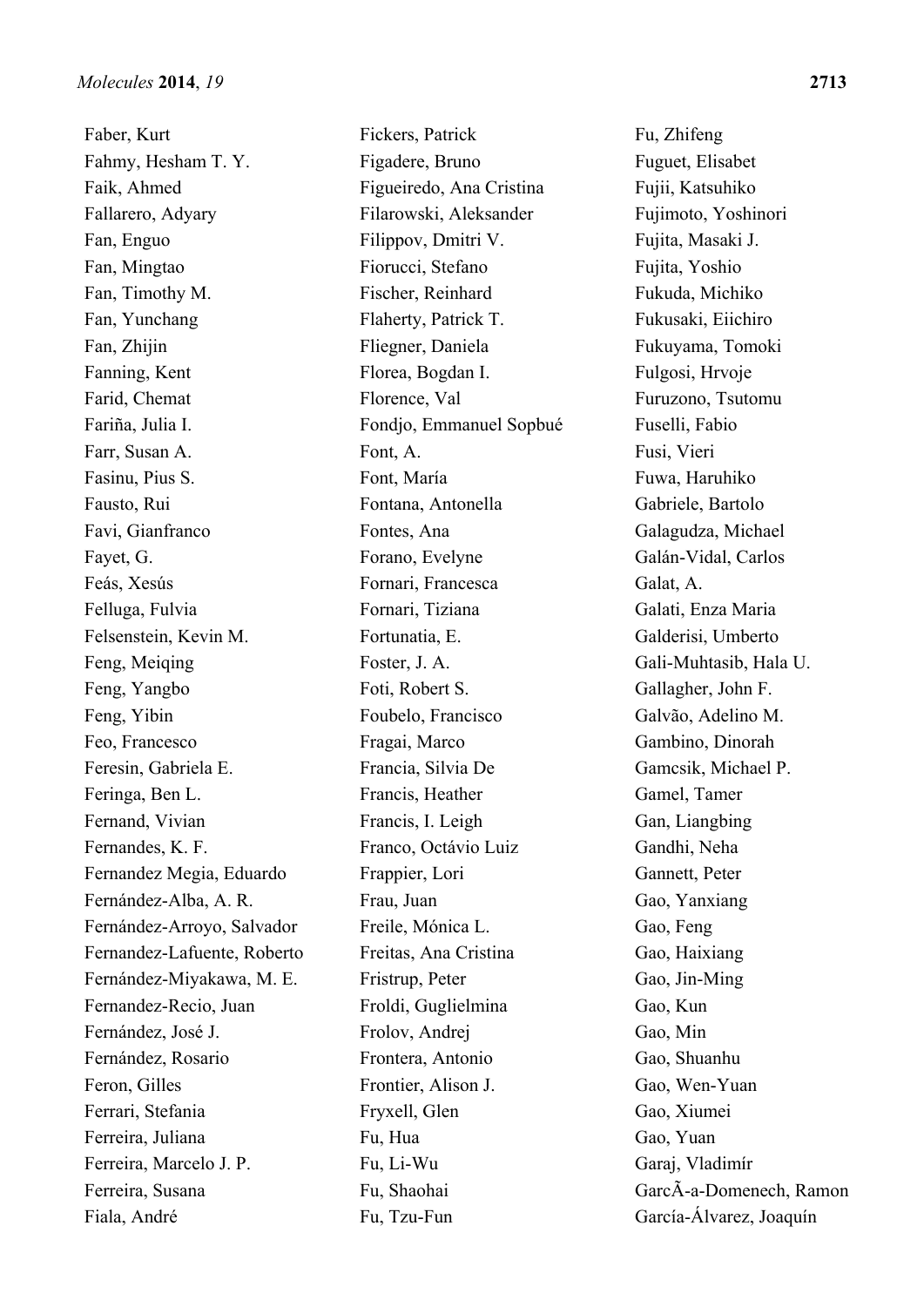García-Martinez, Joaquín C. García-Parrilla, M. C. García-Valverde, María García-Villanova, Belén Garcia, R. Garozzo, Adriana Garraud, Olivier Garre, Dulcenombre Gómez Garrote, Gil Gáspári, Zoltán Gaunitz, Frank Gauthier, Charles Gawlik-Dziki, Urszula Gawrisch, Klaus Gbogouri, Albarin Geierstanger, Bernhard H. Gein, V. L. Gelmi, Maria Luisa Gendaszewska-Darmach, Edyta Geneviève, Bourdy Gennäs, Gustav Boije Af Georgiev, Milen Gerbaux, Pascal Geronikaki, Athina Gerós, Hernâni Gerwick, Lena Geso, Moshi Gestwicki, Jason E. Ghandi, Khashayar Ghilardi Lago, João Henrique Ghosh, Dipankar Giancola, Concetta Gibbs, Roz Giernoth, Ralf Gikas, E. Gil, Jose´ I. Gilani, Anwar Gilmer, John F. Gimalova, F. A. Giménez, Dolores García Giménez, Julieta Pérez Giménez, María S.

Gimpl, Gerald Gioiello, Antimo Giralt, Ernest Girbés, Tomás Gising, Johan Giuffrida, Daniele Giunchedi, Paolo Glaser, Keith B. Glauser, Gaetan Gledhill, Martha Gobis, Katarzyna Godt, Adelheid Gomes, Valdirene Moreira Gómez-Caravaca, Ana María Gómez-Gómez, Lourdes Gonçalves, M. Sameiro T. Gong, Xingchu Gong, Young-Dae González-Aguilar, Gustavo Adolfo Griffith, Renate González-Gómez, D. González-Marrero, Joaquin González, Concepción C. González, María Pilar Goping, Ing Swie Gordaliza, M. Gordon, Michael Gorjanović, Stanislava Ž. Gorman, Gregory S. Gorzalczany, S. Goslinski, Tomasz Gosmann, Grace Gossage, E. R. T. Goti, Andrea Gotor-Fernández, Vicente Gottesman, Michael M. Gottfried, Carmem Gou, Shao-Hua Gourier, Didier Gourley, Shannon L. Goya, Luis Grabchev, Ivo Graber, David J.

Graether, Steffen P. Graf, Robert Grandas, Anna Granet, Robert Granica, Sebastian Grant, Stephan Grassi, Alfonso Grassi, Mario Gratteri, Paola Gratzl, Miklos Graves, David Green, Ezekiel Greenberg, Robert M. Greenberger, Joel S. Greer, Charles August Greisch , Jean-Francois Grenier, Nicolas Grieser, Franz Griffiths, William Grimaldi, Maurizio Grinberg, Sarina Groppo, Francisco Carlos Gros, Claude P. Gruber, Christian Grune, Tilman Gruselle, Michel Grzebisz, Witold Gu, Yong Gu, Zhongwei Gude, Veera Gnaneswar Gudiminchi, Rama Guénin, Erwann Guerrero, Sergio A. Guidi, Lucia Guil-Guerrero, Jose Guilhon, Giselle Maria S. P. Guillaume, Dominique Guillemette, T. Guillemin, Jean-Claude Gülçin, İlhami Gunstone, Frank D.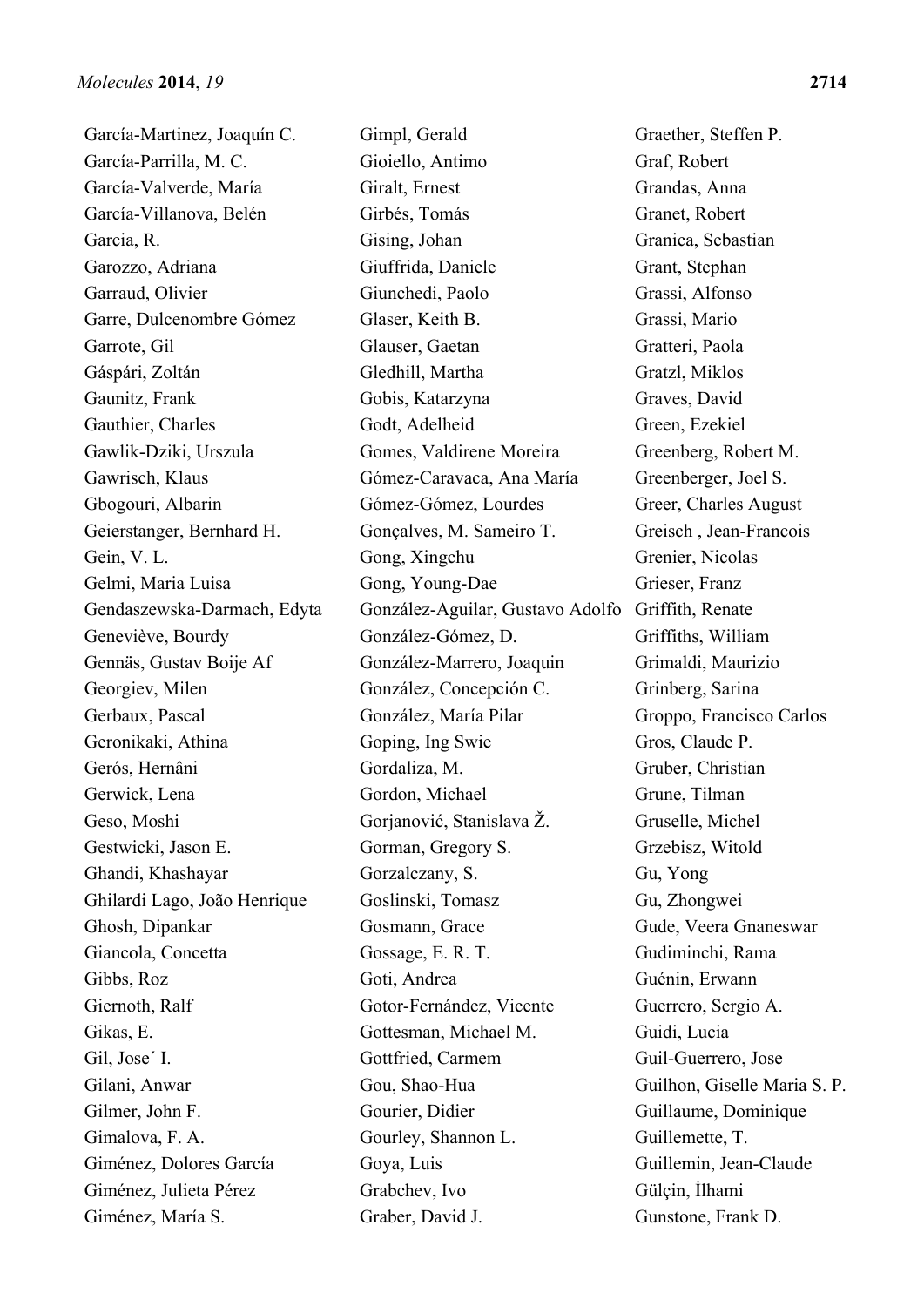Guo, Jia Guo, Ju-Tao Guo, Qiaosheng Gurvich, Vadim J. Gutiérrez-Uribe, Janet A. Gutierrez, Rosa Martha Perez Guzmán, Esther A. Hackenberg, Michael Hada, Kihito Hadad, Mohamed Hadjipavlou-Litina, Dimitra Haertlé, Thomas Haider, Norbert Haiges, Ralf Haino, Takeharu Hak, Sjoerd Hakamata, Hideki Halasz, Ivan Halford, Nigel G. Hall, Marilena Hallouard, François Hamana, Hiroshi Hamid, N. Hamme Ii, Ashton T. Hampel, Daniela Han, Jaehong Han, Jin Han, Quan-Bin Han, Sang-Bae Han, Weidong Handa, Avtar K. Hanessian, Stephen Hanhineva, Kati Hano, Christophe Hanrahan, Grady Hansen, D. Flemming Hansen, Michael Ryan Hanson, Susan K. Hao, Da-Cheng Harding, Wayne W. Harper, Jason B. Harris, Philip

Harrison, William Hartley, C. Scott Hartmann, Martin Hasegawa, Tomonobu Hashimoto, Masaru Hassan, Mohamed Hatae, Noriyuki Hatakeyama, Susumi Hatano, Tsutomu Havet, Jean-Louis Hayashi, Yoshihiko Haybaeck, Johannes He, Hong-Ping He, Langchong He, Liangnian He, Xiao-Peng He, Yanhong Hearn, Michael J. Heasley, Brian H. Hedges, Jodi Hegedűs, A. Heilig, Andrej Henary, Maged Henderson, Luke Henryk, Kozlowski Heras, Ángeles Herczegh, Pál Herdewyn, Piet Herling, Marco Hermosa, Rosa Herrador, M. Mar Herraiz, T. Heuberger, Eva Heuzey, Marie-Claude Hider, Robert C. Higman, Vicky Hijji, Yousef Hindsgaul, Ole Hipkiss, Alan R. Hirano, Tomoya Hirao, Akira Hirayama, Masao

Hiroaki, Hidekazu Hiruma-Lima, Clelia Ho, Chi-Tang Ho, Feng-Ming Ho, Mei-Lin Ho, Su-Chen Höbartner, Claudia Hoffman, Sebastien Hofmann, Alan F. Hogg, Philip Hohlfeld, Thomas Hojo, Hironobu Højrup, Peter Hollung, K. Holmgren, Arne Holzgrabe, Ulrike Honda, Hisashi Honda, Tadashi Hondal, Robert J. Hong, Jiann-ruey Hong, Jongki Hong, Liangzhi Hong, Mei Hong, Yonggeun Honker, Hans Horng, Jim-Tong Horobin, Richard W. Hort, Mariana Appel Hoshino, Tyuji Hosni, Karim Hossain, Mohammad B. Hou, Chien-Wen Hou, Wen-Chi Howard, Zack Howell, Amy R. Howes, Melanie Hozák, Pavel Hrckova, Gabriela Hromadkova, Z. Hseu, You-Cheng Hsieh, Hsing-Pang Hsieh, Jen-Chien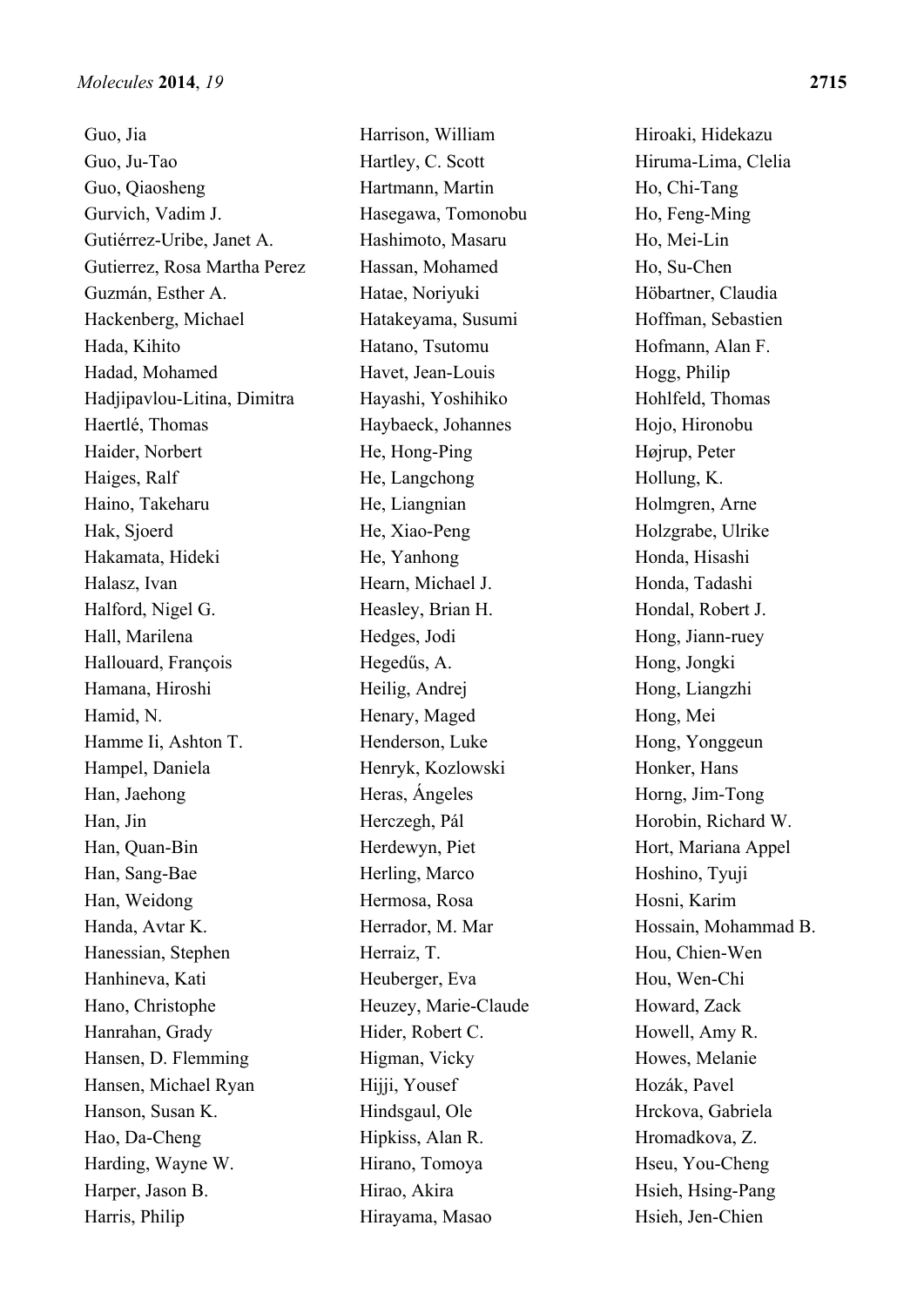Hsieh, Yi-Hsien Hsing, C.-H. Hsu, Day-Shin Hu, Bing Hu, Miao-Lin Hu, Miao-Lin (Merlin) Hu, Tianhui Hu, Wei-Wen Hu, Xiang-Ping Hu, Xiaowen Hu, Yonghong Hu, Zhe-Yi Hua, Daoben Hua, Erbing Hua, Huiming Huang, Chang-Gan Huang, Chi-Chang Huang, Feihe Huang, Jinhua Huang, Mingdong Huang, Xuefei Huang, Ya-Ling Huang, You Huang, Zhen Huang, Zhibin Huber, Thomas Huczyński, Adam Hudson, Bruce Hui, Kam M. Hulme, Christopher Hunger, Johannes Hunyadi, Attila Huq, Fazlul Hurvois, Jean-Pierre Hussain, A. Hwang, Baik Hwang, Kyung A. Hwu, Jih Ru Hyafil, Fabien Hyun, Myung Ho Ibrahim, S. A. Ichihashi, Masamitsu

Ifa, Demian Iglésias, Bernardo Ikejima, Kenichi Im, Sin-Hyeog Imai, Shinjiro Imbimbo, Bruno P. Immenschuh, Stephan Inamoto, Kiyofumi Inoue, Koichi Iorizzi, Maria Iqbal, Zafar Isaksson, Dan Isasi Allica, José Ramón Ishibashi, Masami Ishihara, Kazuaki Ishikawa, Tomoyasu Ishikura, Minoru Ishimoto, Takayoshi Ishman, P. F Islam, Shahidul Ismaiel, Omnia Isman, M. B. Isshiki, Yoshiaki Ito, Hiroyasu Ito, Takeo Itoh, Ken-Ichi Ittner, Lars M. Ivanov, Ivo C. Ivanovska, Nina Iwabuchi, Yoshiharu Iwagawa, Tetsuo Iwamori, Masao Iwashina, Tsukasa Izquierdo, Luis Jaakola, Laura Jacqz-Aigrain, Evelyne Jafarpour, Farnaz Jagerovic, Nadine Jagodziński, Paweł P. Jampilek, Josef Jänis, Janne Jarosz, Slawomir

Jäschke, Andres Jaworska, Malgorzata Jean De Dieu, Tamokou jean, Ludovic Jeandet, Philippe Jeng, Ru-Jong Jensen, Søren Rosendal Jeon, Jae-Gyu Jeon, You-Jin Jeong, Hyun-Ja Jessen, Henning Jacob Jezek, Jan Ji, Shun-Jun Jia, Cheng-Sheng Jia, Xinru Jiang, Hongliang Jiang, Lin Jiang, Xuchuan Jiang, Yuyang Jianhui, Qiu Jiao, Guangling Jim Simpson, Jim Simpson Jimbo, Mitsuru Jiménez-Barbero, Jesús Jiménez, Jara Pérez Jimeno, Ciril Jin, Lijian Jin, Weijun Joe, Young Ae Johansen, Kenneth T. Johnson, Jeremy J. Johnson, John A. Jones, Christopher E. Jonnalagadda, Subash C. Joo, Myungsoo Jordan, Joaquin Jordão, António M. Jóźwiak, Krzysztof Juillerat-Jeanneret, Lucienne Jullian, Valérie Jung, Jiyoung Jung, Youngmi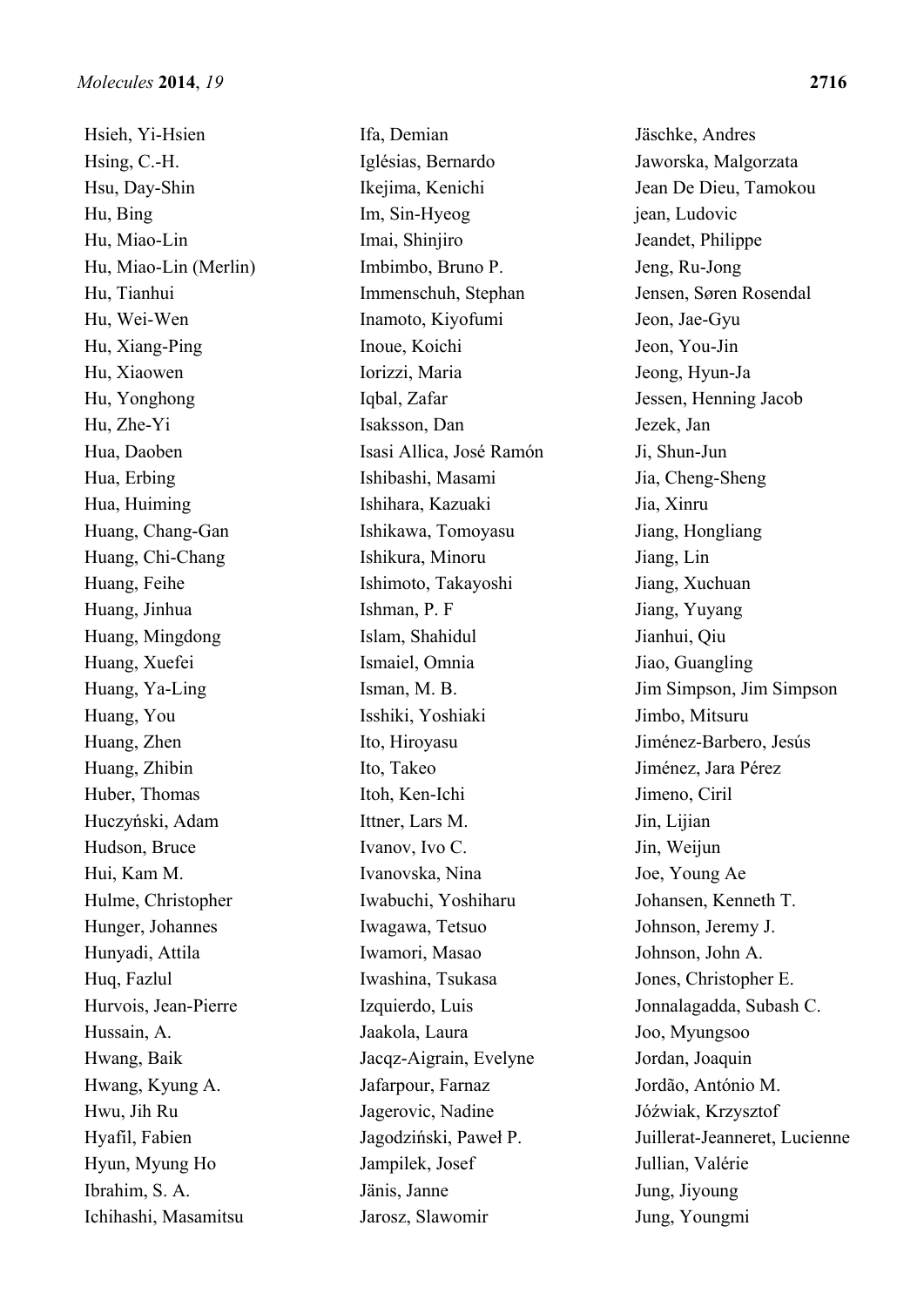Junkers, Thomas Juszczak, Lesław Kachlicki, Piotr Kai, Guoyin Kajihara, Yasuhiro Kakkar, Ashok K. Kaliora, Andriana C. Kalogeropoulos, Nick Kalvins, Ivars Kamel, Alaa Kami, Daisuke Kamio, Michiya Kammerer, Robert Kamolz, Lars P. Kanakis, George Kang, ChulHee Kang, Congbao Kang, Dawon Kang, Jonghoon Kang, Sam Sik Kapoor, Mahendra P. Karagiannis, Tom C. Karvembu, R. Kashiwada, Yoshiki Kästner, Johannes Kataoka, Takao Kataoka, Yosky Katarg, Argyropoulou Katayama, Hidekazu Kato, Eisuke Kato, Masako Katuchova, Jana Kaurinovic, Biljana Kawabata, Saneyuki Kawabe, Takefumi Kawanishi, Noriaki Kay, Brian K. Kazakova, O. B. Keller, Thomas H. Kendrick, John Kerkhoff, Claus Kerr, Phil

Kerwin, Sean M. Keul, Helmut Keyzers, Rob Khalaf, Abedawn I. Khalifa, Mohamed E. Khan, Khalid Mohammed Khan, N. A. Kharwar, Ravindra Khasawneh, Mohammad Kikuzaki, Hiroe Kim, Bumseok Kim, Dong-Myung Kim, Guntae Kim, Hyung Min Kim, Jin Kim, Jin Moon Kim, Jin Sook Kim, Jung-Ae Kim, Junheon Kim, Minsoo Kim, Nacksung Kim, Soo-Un Kim, Sung Yeon Kim, Sung-Hoon Kim, Uh-Hyun Kim, Y. D. Kim, Yeong Shik Kim, Youngmee Kimata-Ariga, Yoko Kimura, Hideto Kingsbury, Joanne M. Kirby, Anthony Kirby, Stephen D. Kirsch, Gilbert Kiso, Makoto Kiso, Yoshiaki Kiss, Anna K. Kitamura, Tsugio Kiuru, Paula Kjaer, Anders Klajnert, B. Klapper, M.

Klein, Christian D. Kleinpeter, Erich Klinman, Judith P. Klochkov, S. G. Kloucek, Pavel Kluza, J. Knapp, Spencer Knauer, Shirley K. Knölker, Hans-Joachim Knoshaug, Eric Knudsen, Lotte Bjerre Kobayashi Japan, Hidekazu Kobayashi, Keiji Kobayashi, Yuichi Kodama, Hiroyuki Kohaar, Indu Kohen, Amnon Kojima, Akiko Kojima, Chie Kojima, Chojiro Kojo, Shosuke Kolaczkowski, Marcin Kolbe, L. Kolehmainen, Erkki Kolodziejczyk, Joanna Komar, Anton A. Kong, De-Ming Kong, Dejuan Kong, Ling-Yi Konrath, Eduardo Luis Koóš, Miroslav Kopka, Klaus Kopp, B. Koppel, Kadri Košak, Aljoša Koschella, Andreas Kosterink, Jos G. W. Kostikov, Alexey P. Kostogrys, Renata Kotani, Shunsuke Koyama, Tomoyuki Kozikowski, Alan P.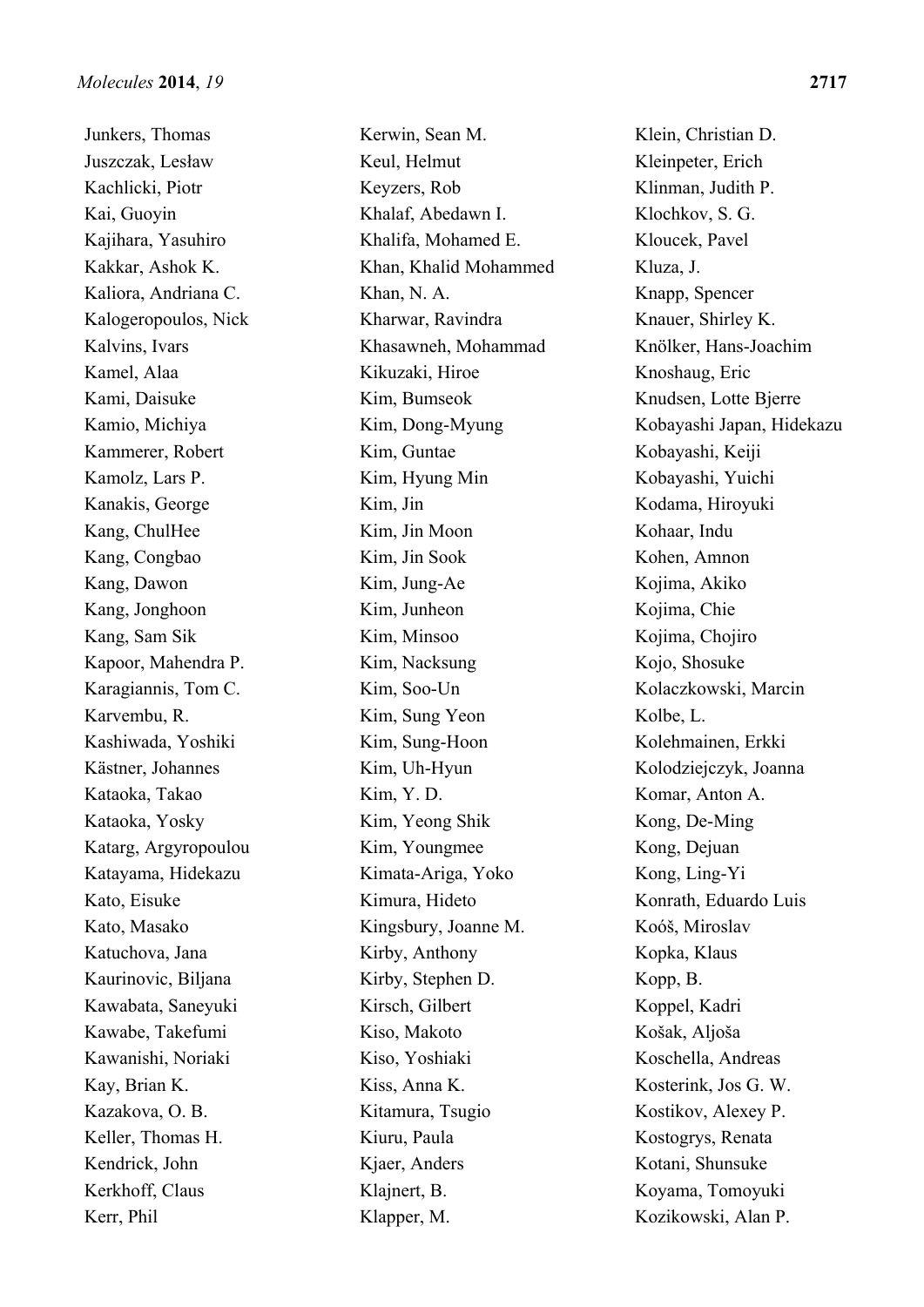Kozliak, Evguenii I. Kozlov, Igor A. Kozlowski, Henryk Krajcsi, Peter Krämer, Oliver H. Kredics, Laszlo Kremer, Dario Krstic, Natalija Kruger, Marlena Kuang, Shihuan Kubíček, Vojtěch Kubo, Takuya Kubo, Yuji Kubota, Yasuhiro Kucharikova, Sona Küçükbay, Hasan Kühn, Fritz E. Kühn, Oliver Kukovec, Boris-Marko Kulik, Eva M. Kulisic-Bilusic, Tea Kulozik, Ulrich Kumar, Manoj Kumar, Rakesh Kumar, Sanjai Kumar, Satish Kung, Hank F. Kuniyasu, Akihiko Kuo, Ping-Chung Kuo, Sheng-Chu Kuo, Yao-Haur Kupcewicz, Bogumiła Kurek, Mia Kuroda, Minpei Kurtán, Tibor Kurtboke, Ipek Kushida, Hirotaka Kushiro, Tetsuo Kvansakul, Marc Kwon, Il-Keun Kwon, Jung-Hwan Kwon, Young-In

Kwon, Youngjoo Kwong, Fuk Yee La Clair, James La Cruz, Thomas E. Lacaille-Dubois, Marie-Aleth Lafont, René Lai, Chih-Ho Lai, Daowan Lai, Hung-Cheng Lai, Jui-Yang Lam, Jacky W. Y. Lämmerhofer, Michael Lammich, S. Lang, Siegmund Lange, Oliver Langer, Oliver Langer, Swen Laplante, Mathieu LaPlante, Steven R. Larionov, Oleg V. Larsen, Scott D. Lasunción, Miguel A. Laufer, Stefan Lauria, Antonino Lavine, Barry LaVoie, Edmond J. Lawson, Charlotte Lazar, Diana Lazar, S. Lazareva, Nataliya F. Lazaridis, Themis Lazzarato, Loretta Leardkamolkarn, Vijittra Lebovka, N. I. Lee, Dong Gun Lee, Francis Young-In Lee, Hangu Lee, Hsinyu Lee, Hyi-Seung Lee, Jae Yeaol Lee, Jae-Ho Lee, Jaehwi

Lee, Jeong-Chae Lee, Jin-Ching Lee, Jin-Woo Lee, Jiseok Lee, Kyung-Yeol Lee, Mi Kyeong Lee, Min Lee, Moses Lee, Myung G. Lee, Ok-Hwan Lee, Rebecca Lee, Ren-Shen Lee, Seokjoon Lee, Shim Sung Lee, Soo Young Lee, Zang Hee Lee, Zhi-Hong Legraverend, Michel Lehmler, Hans-Joachim Lehocky, Marian Lei, Pingsheng Lei, W. Lelonek, Malgorzata Len, Christophe Lenardão, Eder J. Lentini, Giovanni Lentjes, E. G. W. M. León-Rivera, Ismael Leonard, C. M. Leonelli, Francesca Leonetti, Francesco Leong, Lai Peng Leonidas, Demetres D. Lépine, Francis Lertsiri, Sittiwat Lespade, Laure Lesyk, Roman Leu, Yann-Lii Leung, Chung-Hang Leung, Dennis H. Leung, Euphemia Leung, Kar W.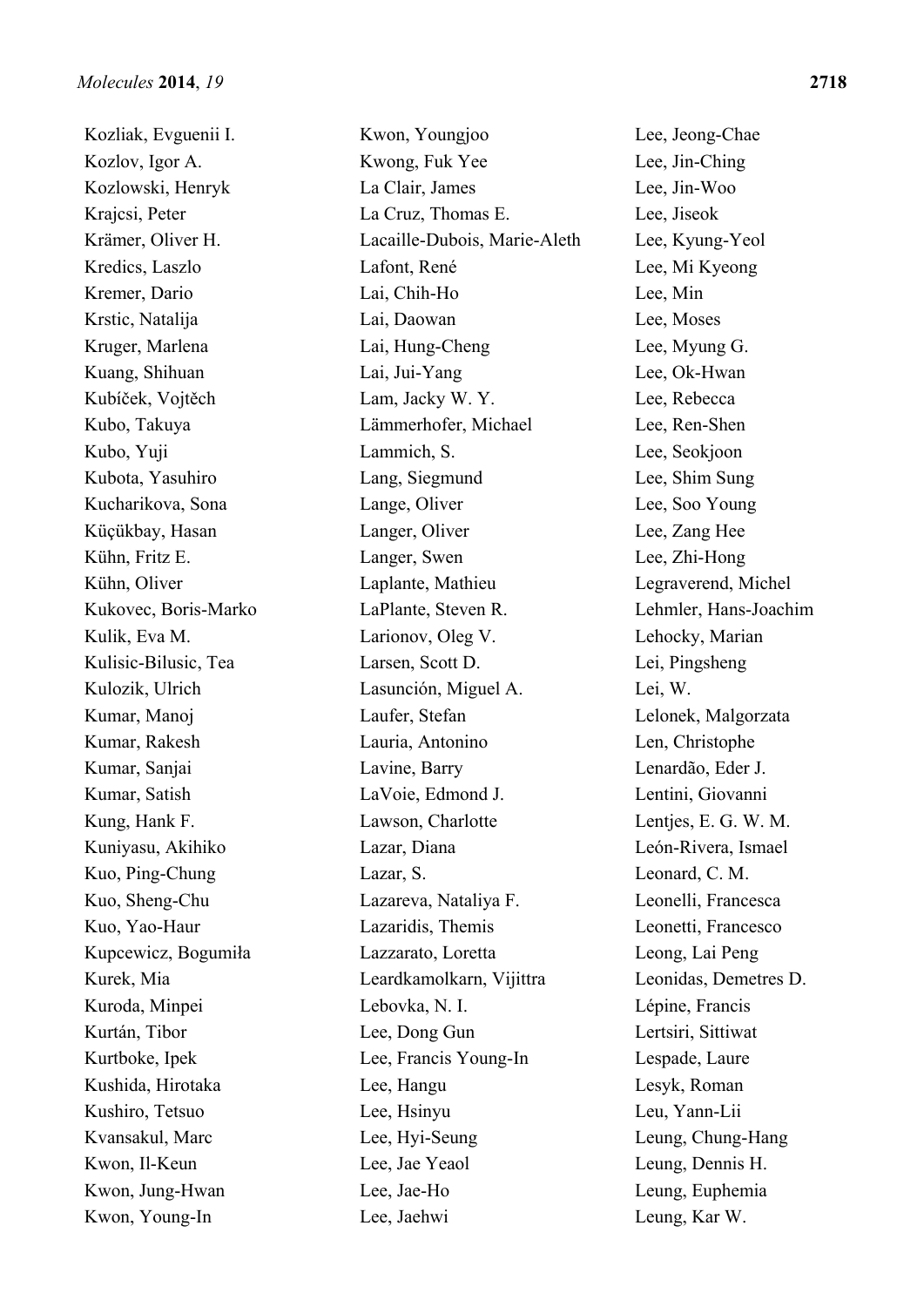Leung, Pc Lewinska, Anna Lewis, Gareth Li, Cheng Li, Chien-Ming Li, Chuan Li, Chuangchuang Li, Dehai Li, Fuyou Li, George Qian Li, Huabin Li, Huaming Li, Huihui Li, Jian Li, Jianrong Li, Jianshu Li, Jing Li, Kecheng Li, Lin Li, M. X. Li, Meng-Hui Li, Nianguang Li, Ning Li, Peiwu Li, Pengcheng Li, Rui Li, Shao-Shun Li, Shenshen Li, Wei Li, Xiaoyu Li, Yanfeng Li, Yaping Li, Yi Li, Yiming Li, Yingwei Li, Yuliang Li, Zibo Liang, Po-Huang Liang, Tingbo Liang, Xin-Miao Lião, Luciano M. Liao, Wuping

Liao, Yang Liao, Yong-Hong Liebscher, Juergen Liekens, Sandra Liese, Andreas Liguori, Angelo Lillich, James D. Lim, Beong Ou Lim, Yau-Yan Lim, Yoongho Lima, Lídia Moreira Lin, Chih-Chien Lin, Chun-Cheng Lin, Chun-Ching Lin, Chun-Yuan Lin, Hai-Shu Lin, Hsiang-Ru Lin, Jingming Lin, Kuo-I. Lin, Nai-Chun Lin, Shyh-Hsiang Lin, Tzu-Chau Lin, Wen-Han Lin, Xufeng Lin, Ying-Chih Lin, Yun-Lian Lin, Yun-Wei Lin, Zhenjian Linclau, Bruno Lincoln, Per Lindhorst, Thisbe Lindoy, Leonard Ling, Jian Ya Ling, Li Liou, Jing-Ping Liou, Kuo-Tong Liskamp, Rob M. J. Listrat, Anne Litinas, Konstantinos Litonjua, Augusto A. Litvić, Mladen Litwinienk, Grzegorz Liu, Fang Liu, Hai-Yang Liu, Ji-Bin Liu, Jiang-Xun Liu, Jie Liu, Jingze Liu, Lei Liu, Liang Liu, Pengzhan Liu, Ruifeng Liu, Sean X. Liu, Shing-Hwa Liu, Yonghong Liu, Yongjian Liu, Yongjun Liu, Yung-Chuan Liu, Yunling Liu, Zai-Qun Liu, Zhi Long Liu, Zhi-Pei Liu, Zhongfa Lizard, Gérard Lo Scalzo, Roberto Lo, Jeng-Fan Lobo-Castañón, Maria Jesus Locatelli, Marcello Lodovici, Maura Longley, Db Loo, Alvin Lopes, Dinora López, Carlos Silva López, Carmen Remuñán Lopez, Fernando López, Luis A. López, Víctor Lorenz, Peter Los, Marek Löser, Reik Lotina-Hennsen, Blas Lovero, Grazia Lowary, Todd L. Lowe, Gordon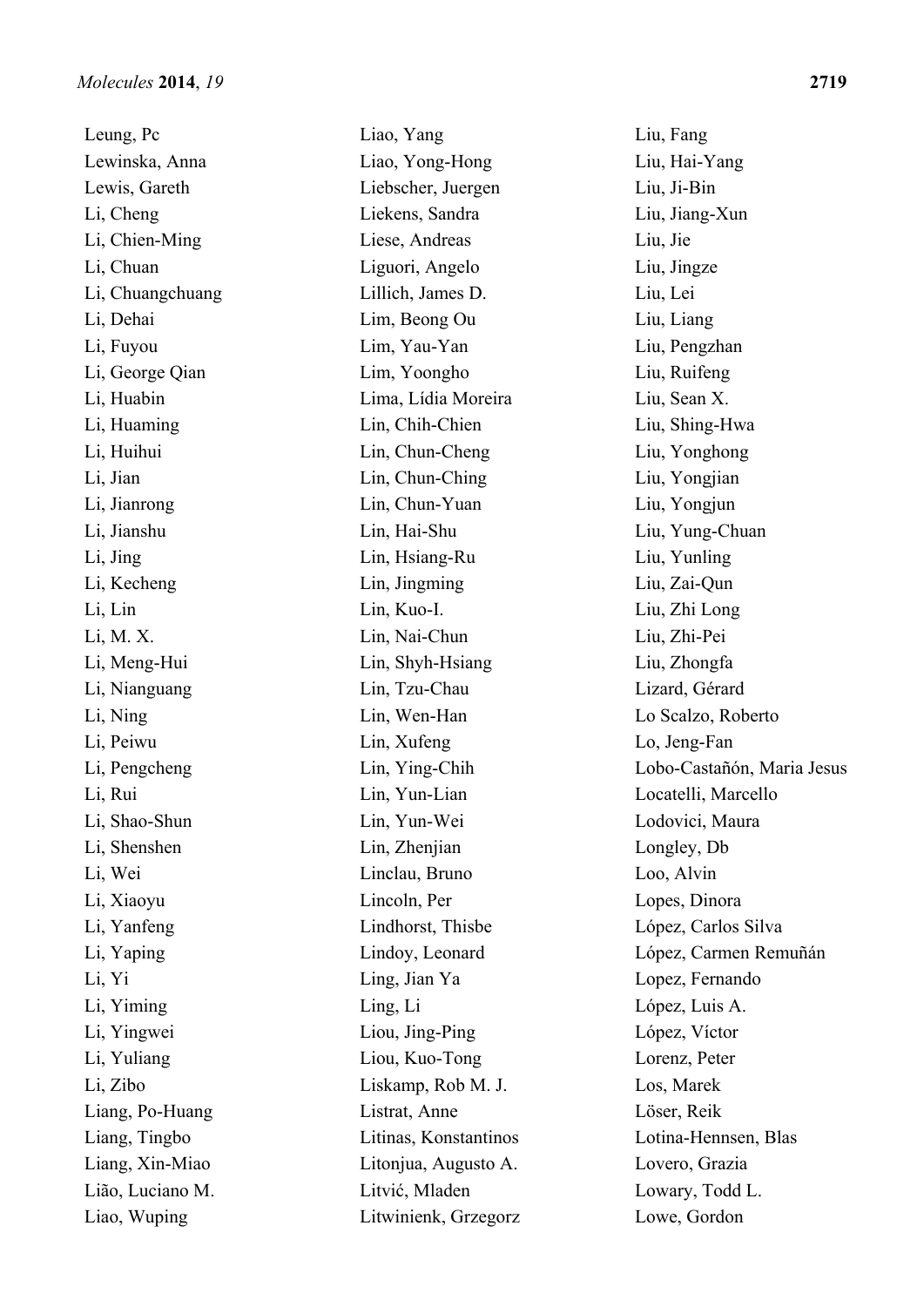Lu, Chengping Lu, Chung-Dar Lu, Dah-Yuu Lu, Jin-Jian Lu, Jun Lu, Long Lu, Mangeng Lu, Pei-Luen Lu, Rong Lu, Wei Lu, Yong Lu, Yunhua Lu, Zhaoxin Lucas, Pierre Lucinda, Leda Marília Fonseca Lüdtke, Diogo S. Ludvík, Jiří Lugo-Cervantes, Eugenia Lui, Ho Chi Luo, Qun-Li Lupiáñez, José A. Luque, Rafael M. Nyström, Andreas Ma, Chaomei Ma, Cheng Ma, Choong Ma, Edmond Dik-Lung Ma, Enlong Ma, Guang-Hui Ma, Sen Ma, Shengqian Macleod, Roderick A. F. Maddocks, Sarah E. Madej, Katarzyna Maeda, Kiminori Maeda, Toshinari Maes, Louis Maffei, Massimo Maga, Giovanni Magazu, Salvatore Magedov, Igor V. MaGee, David I.

Maggi, F. Magid, Abdulmagid Alabdul Mahana, Carlos David Pessoa Mahatthananchai, Jessada Maher III, L. James Maher, Pamela Maia, Cristiane Do Socorro Ferraz Mak, Nai K. Makala, Levi H. C. Mäki-Arvela, Päivi Mäkinen, Ville-Petteri Makker, Pratima Nangia Makriyannis, Alexandros Maksimov, I. V. Malchiodi, Emilio L. Malekinejad, H. Malheiro, Ricardo Malo, C. Malterud, Karl Egil Mamat, Constantin Mambu, Angèle Lengo Mangalagiu, Ionel I. Mani, Sridhar Manna, Prasenjit Manoury, Eric Mantegazza, Francesco Mantell, C. Manzhos, Sergei Mao, Jian-Hua Mao, Jingdong Mara, Freire Maranzana, Andrea Marchal, Juan A. Marchan, Jonathan S. Marchioni, Eric Marco-Contelles, José Margarity, Marigoula Mariano-Oliveira, Andréa Marik, Jan Marin, M. Luisa Marini-Bettolo, Rinaldo Markopoulos, John

Markopoulou, Olga Markwick, Phineus R. L. Marnett, Larry J. Marra, Alberto Marrubini, Giorgio Marsh, Ken Marsolais, Frédéric Marti, Sergio Martín-Cordero, Carmen Martín-Mazuelos, Estrella Martin, Daniel Martin, Rachel Martin, Santiago Martinelli, Adriano Martínez-Velázquez, Moisés Martinez, Ana Martínez, Ana Martínez, Ana M. Martínez, Tomas Martino, Sabata Martins, Albino Martins, Carlos Maruyama, Toru Marzaro, Giovanni Masanori, Terasaki Massiot, Georges Masu, Hyuma Mata, I. Mata, Jose A. Matan, Narumol Materska, Małgorzata Mathesius, Ulrike Mathew, Thomas Matich, Adam J. Matlawska, Irena Matos, Maria J. Matosiuk, Dariusz Matsuda, Hisashi Matsuda, Yudai Matsuo, Yosuke Matsuura, Hideyuki Matus, José Tomás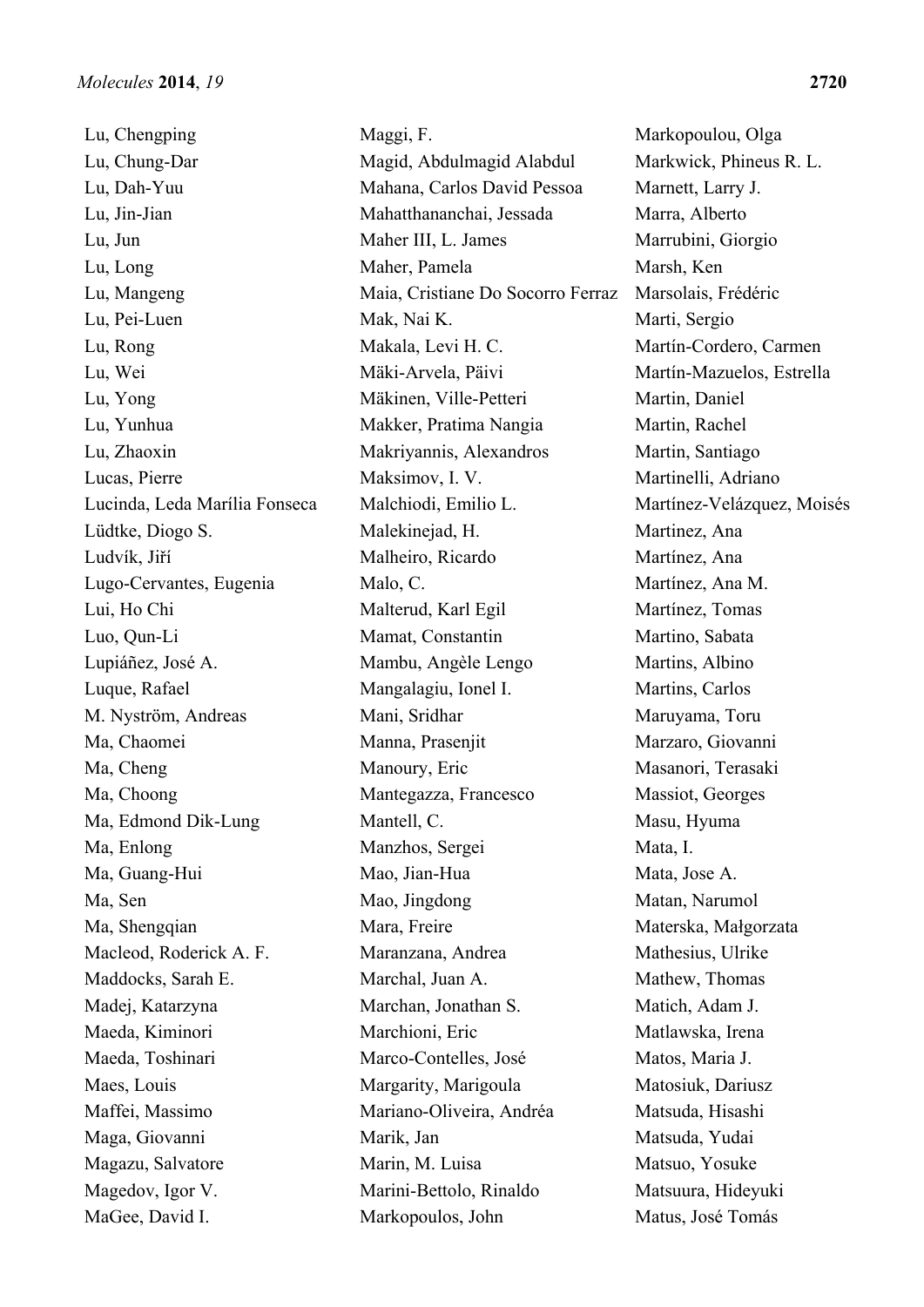May, Brian Mayr, Christine Mazerska, Zofia Mazutti, Marcio A. Mazzeo, Mina Mbeunkui, Flaubert McAlpine, Shelli McCarthy, J. M. Mcdougall, Gordon J. Mckallip, Robert J. McKee, Tawnya C. Mckenzie, Iain Mclean, John H. Medana, Claudio Mehmetoğlu, Ülkü Mehrvar, Mehrab Meierjohann, Axel Meijer, Bert Meiler, Jens Melagraki, Georgia Mellor, Andrew L. Menaa, Farid Mencherini, Teresa Menezes, José Meng, Fan-Yi Merino, Pedro Mesías, Marta Messeguer, Angel Messori, Luigi Meyer, Matthew P. Meyer, R. Miao, Lu Miao, Zhiwei Miceli, Antonio Michaelakis, Antonios Michele, Baglioni Micura, Ronald Miguel, M. G. Mikkelsen, Deirdre Mikulski, Damian Milewski, Sławomir Milhauser, Glenn

Miller, Stephen C. Mimaki, Yoshihiro Min, Byung Sun Minoura, Mao Minto, Robert E. Miomandre, Fabien Miquel, Pons Miranda, L. Mireles Dewitt, Christina A. Misra, Devesh Misra, Sougat Mitsunaga, Tohru Miura, Yutaka Miyata, Okiko Miyazaki, Kouji Miyoshi, Daisuke Mizuno, Masashi Mladěnka, Přemysl Młochowski, J. Mlostoń, Grzegorz Moberg, Christina Moderhack, Dietrich Modica, Maria Moeslinger, Thomas Mohallem, Nelcy Della Santina Mohammad, Ramzi M. Mohan, Ram S. Mohareb, Raafat Moine, Laurence Moineau-Chane-Ching, Kathleen I. Mueller-Harvey, Irene Moliner, Vicent Möller, Heiko Molnár, Péter Monchaud, David Moncol, Jan Monge, David Monopoli, Antonio Montange, Damien Montaut, Sabine Monte, Francisco Monteiro, Luís S. Montesarchio, Daniela

Montón, Helena Montoro, Paola Moodley, Brenda Moon, Hyung Ryong Moon, Young-Choon Moorthy, N. S. Hari Narayana Moosmann, B. Morales, Melissa Morán, Lara Morel, Ademir F. Morel, Nicole Moreno, Silvia Moretto, Alessandro Morgado, Jorge Mori, Seiji Morikawa, Toshio Morris, John Steven Mort, John S. Moshi, M. J. Moss, Mark Motoo, Yoshiharu Motti, Cherie Motz, Vicki Abrams Mourtas, Spyros Moussaoui, Y. Moutsatsou, P. Moyano, Albert Mu, Linjing Muddiman, David C. Muhle, Claudia Muise-Helmericks, Robin C. Mulder, Patrick P. J. Muller, C. J. F. Muller, Christa Müller, Thomas J. J. Müller, Werner E. G Murakami, Hiroto Murakami, Manabu Murali, D. Murata, Toshihiro Murkin, Andrew S.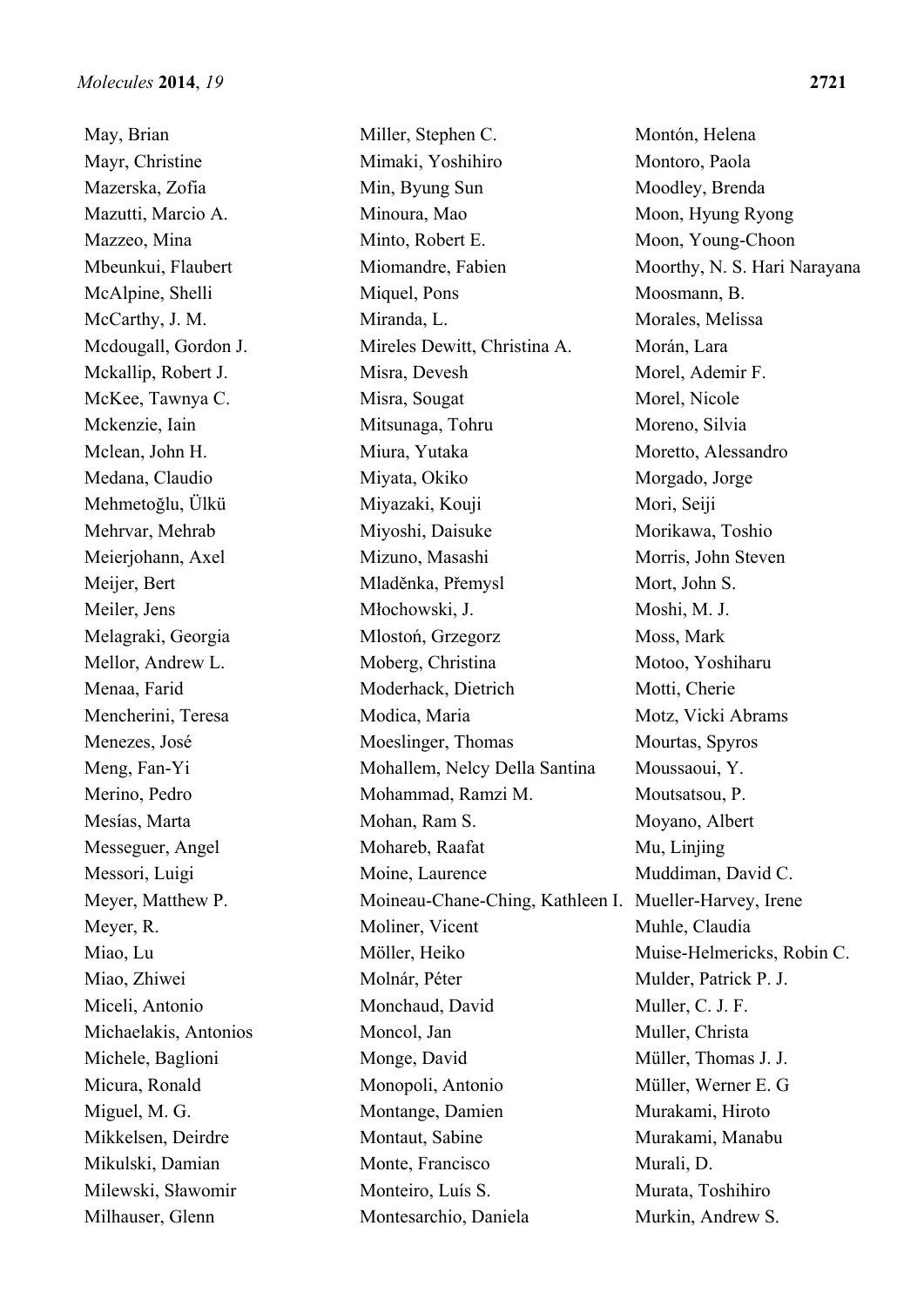Murphy, Cormac D. Murru, Siva Musabayane, C. T. Musci, M. Musiol, Robert Mustafa, Mohd Rais Muthusamy, Visalini Muzart, Jacques Nagai, Yoshinori Nagasawa, Kazuo Naha, Pratap C. Naidoo, Yougasphree Naila, Aishath Naito, Yuji Najahi, Ennaji Najdanovic-Visak, Vesna Nakaki, Toshio Nakamura, Kazuhiko Nakamura, Mkikio Nakamura, Yoshimasa Nakazawa, Jun Namba, Kosuke Nanjundaswamy, Ananda Naota, Takeshi Nardoni, S. Nau, Werner Navacchia, Maria Luisa Navarrete-Vázquez, Gabriel Naviglio, Silvio Nawwar, M. A. Nayak, Sukanta Nazzaro, Filomena Ndip, R. N. Nechifor, Marioara Neergheen, Vidushi Negri, Giuseppina Nehira, Tatsuo Nerín, C. Nesterov-Mueller, Alexander Nevárez-Moorillón, Guadalupe Virgioha, Jiyoung Neves, Graça Das Neves, J.

Nezamzadeh-Ejhieh, Alireza Ngouela, Silvère Ni, Bukuo Nicasio-Torres, María Del Pilar Nicaud, Jean-Marc Nicoletti, Ferdinando Niedziałkowski, Paweł Nihei, Ken-Ichi Nikolova, Milena Nindo, Caleb Nishihara, Yasushi Nishiwaki, Hisashi Nishiwaki, Nagatoshi Nishiyama, Yasuhiro Nishizono, Naozumi Niu, Zhenbin Nkenke, Emeka Nobili, Stefania Nordén, Bengt Norimoto, Hisayoshi Nostro, Pierandrea Lo Novellino, Ettore Novo, Salvatore Novotarskyi, Sergii Ntalli, Nikoletta G. Numata, Keiji Nwaehujor, Chinaka Nwe, Nitar Nyokong, Tebello O'connor, Kevin E. O'Keefe, S. F. Oancea, Elena Obenland, David Obora, Yasushi Obushak, N. D. Odell, Luke R. Ogawa, Akiya Ogihara, Jun Oh, Dong-chan Oh, Sei-Ryang Oh, Seikwan

Ohnishi, Masatoshi Ohno, Sho Ohshima, Hiroshi Ojeda, Manuel Ojika, Makoto Oka, Natsuhisa Okada, Yoshinori Okada, Youji Okazaki, Toshiro Okun, Ilya M. Okuyama, Ryuhei Olafsdottir, Elin Soffia Olajide, Olumayokun A. Olar, Rodica Oliveira, Beatriz P. P. Oliveira, Rita De Cássia M. Oliveira, Ronaldo Lopes Olivier, Denise K. Olmo, Esther Del Oltra, J. Enrique Omata, Kenji Omori, Alvaro Takeo Opletalova, Veronika Orbán, Norbert Ortega, Angel L. Ortona, Elena Orzechowski, Arkadiusz Osakada, Kohtaro Osanai, T. Osheroff, Neil Ośmiałowski, Borys Osumi, Kenji Otsuka, Hideaki Overduin, Michael Pace, Andrea Pacifico, Severina Pacios, Luis Paczesny, Sophie Padmaperuma, Asanga B. Pagan, Rafael Pagano, Bruno Page, Tony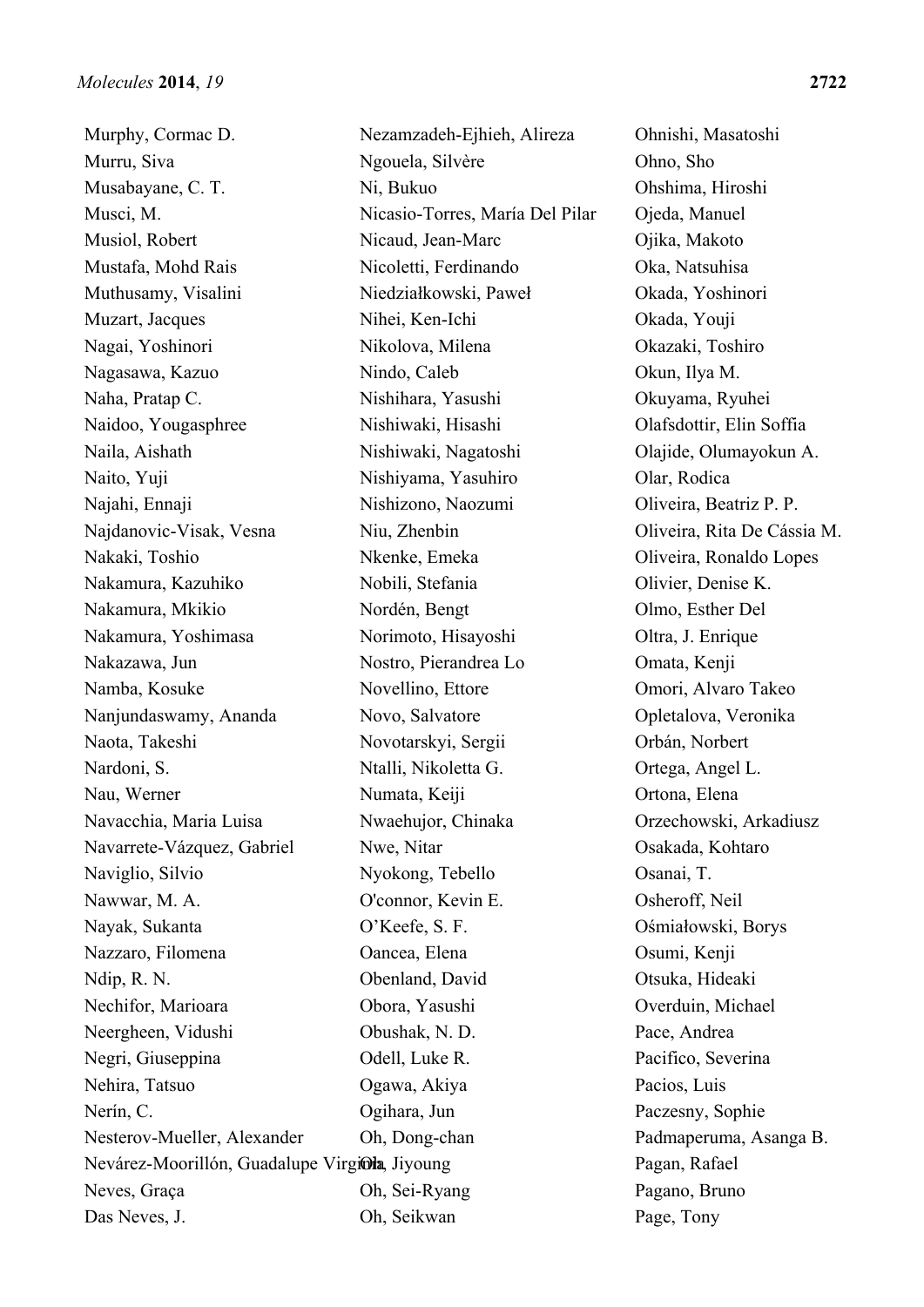Pagenkopf, Brian L. Paller, Channing Palmans, Anja R. A. Palmeri, Mark L. Palomo, Claudio Palop, Juan Antonio Pan, Cheol-Ho Pan, Min-Hsiun Pan, Tai-Long Pan, Y. J. Panayiotidis, Mihalis I. Pandanaboina, Sahitya Chetan Pandey, Kailash C. Panke, Sven Panpranot, Joongjai Pansare, Sunil V. Pant, Archana Panzella, Lucia Papetti, Adele Parameswaran, Narayanan Paraskevopoulou, Adamantini Pariani, Giorgio Park, Il-Kwon Park, Ji-Yeon Park, S. H. Park, So-Young Park, Youngja Parker, Kathlyn A. Parker, William B. Parkinson, Gary N. Parodi, Brunella Parvu, Marcel Pasantes-Morales, H. Paschke, Reinhard Passamonti, Sabina Passarella, Daniele Pataj, Zoltan Patrice, Vanelle Paudyal, Bishnuhari Paulsen, Berit Smestad Pavan, Giovanni M. Pavelić, Sandra Kraljević

Pawar, Rahul S. Pawlaczyk, Izabela Pecul, Magdalena Pedraza-Chaverri, José Pedrosa, Rozangela Curi Pei, Dehua Pei, Jian Pelaez, José Walter Pelegrín, Pablo Pelkonen, Olavi Pellegrino, Daniela Pellizzon, Cláudia Helena Peltzer, M. Pena, Miren Peng, Wen-Huang Peng, Xiaohua Penissi, Alicia B. Penso, Michele Perego, Carla Pereira-Netto, Adaucto Bellarmino Plavec, Janez Pereira, Leonel Pereira, Olívia R. Pereira, Romaiana Pérez-Jiménez, Jara Perez-Jorge, Conchita Pérez-Lamela, Concepción Pérez-Palacios, T. Perez-Pinzon, M. A. Pérez-Trujillo, Míriam Pérez, Andy J. Perez, J. J. Pericàs, Miquel A. Perrier, Aurélie Perrin, Charles L Perrone, Daniela Perry, Nigel Brian Perticaroli, Stefania Peruzzini, Maurizio Peters, Verena Pethe, Stéphanie Petitjean, Anne Pianet, Isabelle

Piaz, Fabrizio Dal Picariello, Gianluca Pielichowska, Kinga Pieroni, Marco Pietro, Rosemeire C. L. R. Pietrucci, Fabio Piga, Rosaria Pigge, F. Christopher Pike, Victor W. Pinho, Olivia Pinna, Gérard A. Pinto, Eugénia Piotrowska, Dorota G. Piovezan, Anna P. Piwowarski, Jakub P. Planas, Joana M. Planas, Marta Plasencia, Javier Platas-Iglesias, Carlos Plażuk, Damian Plech, Tomasz Pletcher, Mathew T. Plourde, Guy L. Pluskota-Karwatka, Donata Poblaciones, Maria J. Poce, Giovanna Podolak, Irma Pohanka, Miroslav Poinsot, Verena Polepally, Prabhakar Reddy Poleshchuk, Oleg Pontoni, Ludovico Popiołek, Łukasz Poppe, László Poriel, Cyril Porte, Cinta Porto, Ana Lúcia Figueiredo Potter, P. M. Poucheret, Patrick Pour, Milan Pourquier, P.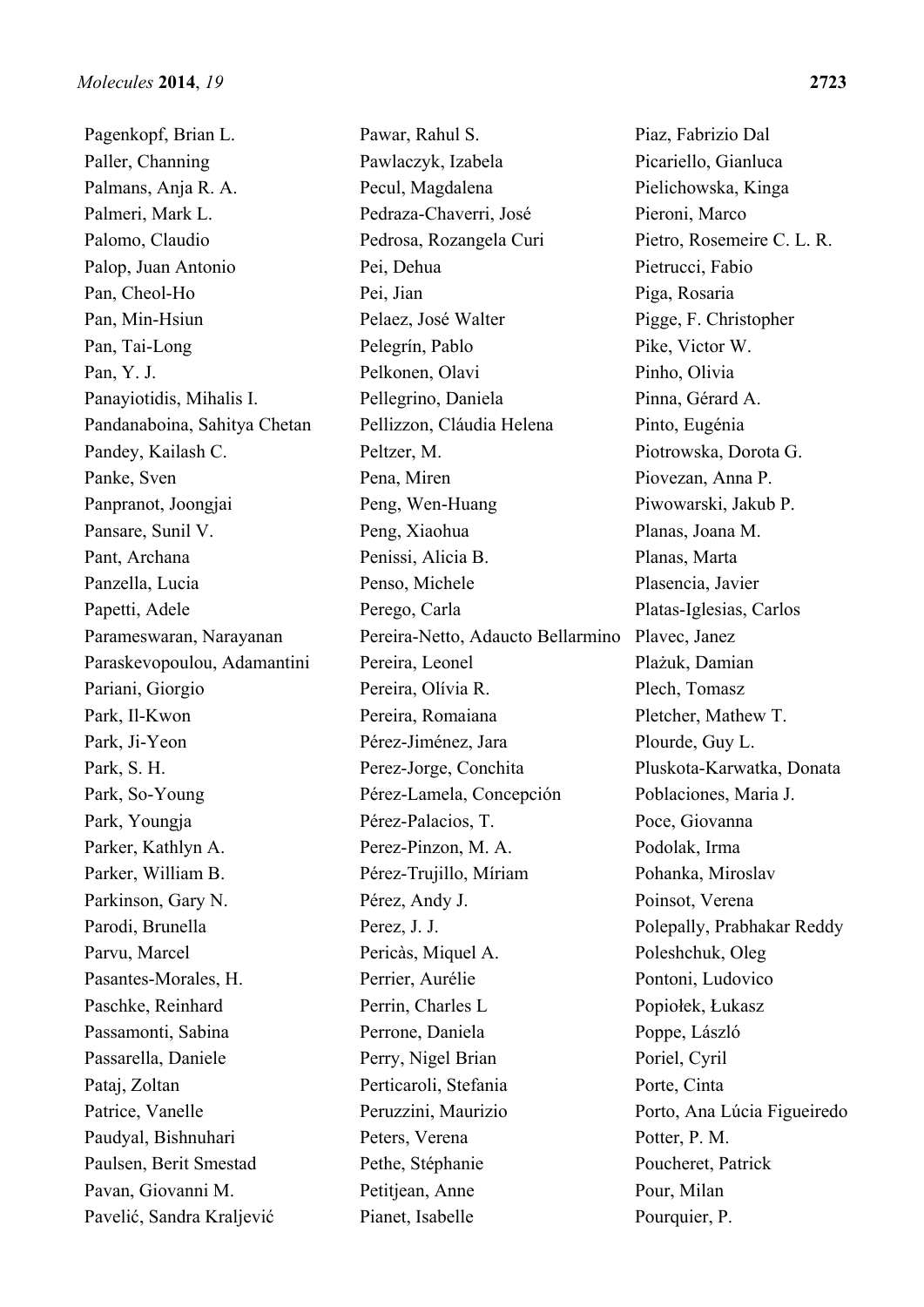Powers, Joseph R. Pozo-Bayón, Maria Angeles Prado, Soizic Praly, Jean-Pierre Preuss, Kathryn E. Price, Andrew J. Price, Neil P. J. Prieto, Alicia Prins, Leonard Proestos, Charalampos Proschak, Ewgenij Prosser, R. Scott Prüß, Birgit M. Przybylski, Cédric Psomas, George Pu, Jian-Xin Pu, Min Puerta, M. Carmen Puglia, Carmelo Pulici, Maurizio Pyne, Stephen Qandil, Amjad M. Qi, Chenze Qi, Hong Qian, Mingxing Qian, Wenyuan Qiao, Jennifer Qin, Bo Qin, Chuanguang Qin, Xuemei Qiu, Bo Qiu, Ming-hua Qiu, Shengxiang Queiroga, Felisbina Luisa Queiroz, Maria-João R. P. Quock, Raymond M. Qvit, Nir Raczyńska, E. D. Rádl, Stanislav Rafii, Michael S. Ragno, Gaetano Rainha, Nuno

Raja, Boobalan Ramos-Organillo, Ángel Ramos, Márcio Viana Rampoldi, Luca Rand, Thomas Randazzo, Antonio Rani, Sudheer D. Rao, P. N. Praveen Raposo, M. Manuela M. Rasekh, Manoochehr Raspotnig, Günther Rathore, Rajendra Ravu, Ranga Rao Rawal, Viresh H. Rawel, H. M. Rawlings, Neil D. Rawson, Ashish Rawson, Jeremy Ray, Ratna B. Read De Alaniz, Javier Read, Daniel S. Reany, Ofer Regel-Rosocka, Magdalena Regnault-Roger, Catherine Rehse, Steven J. Reiser, Georg Reiser, Oliver Rejman, Dominik Ren, Fazheng Ren, Hongjun Ren, Jian-guo Ren, Ping Reyes, Rosa Estrada Reyniers, Marie-franoise Ribeiro Cerqueira, Miguel Ângelo PaRenstengren, K. Johan Ribeiro, Marcelo L. Ricardo Da Silva, Jorge Ricart, Susagna Ricci, Alfredo Rice, Joseph E. Richardson, Sarah Richomme, Pascal

Riedmaier, Irmgard Rigano, Daniela Rigo, Benoît Rinaldi, A. C. Ringkjøbing-Jensen, Malene Rinner, Uwe Rio, Alberto Del Ríos, Cristóbal De Los Rissanen, Matti P. Rivera, Augusto Riveros Galan, David Santiago Rizzotto, Marcela Robert, E. Robert, François Roberts, Bryan Robles-Zepeda, Ramón Enrique Robles, Alfonso Robles, Eva Sánchez Robson, Mark Rockenbach, Ismael Ivan Rodembusch, Fabiano S. Rodiño, Paula Rodrigues, Ana Lúcia S. Rodríguez-Arcos, R. Rodriguez-Lopez, Jose Neptuno Rodriguez, Jaime Rodriguez, Saleta Vazquez Rohn, Sascha Rojo, Javier Rosa, Antonella Rosa, Luiz H. Rose, Devin Roseiro, Luísa B. Rosemeyer, Helmut Rotondo, Archimede Rouanet, Jean-Max Roumy, Vincent Rourke, Jonathan P. Roy, René Roy, Sharani Rozentsveig, Igor B.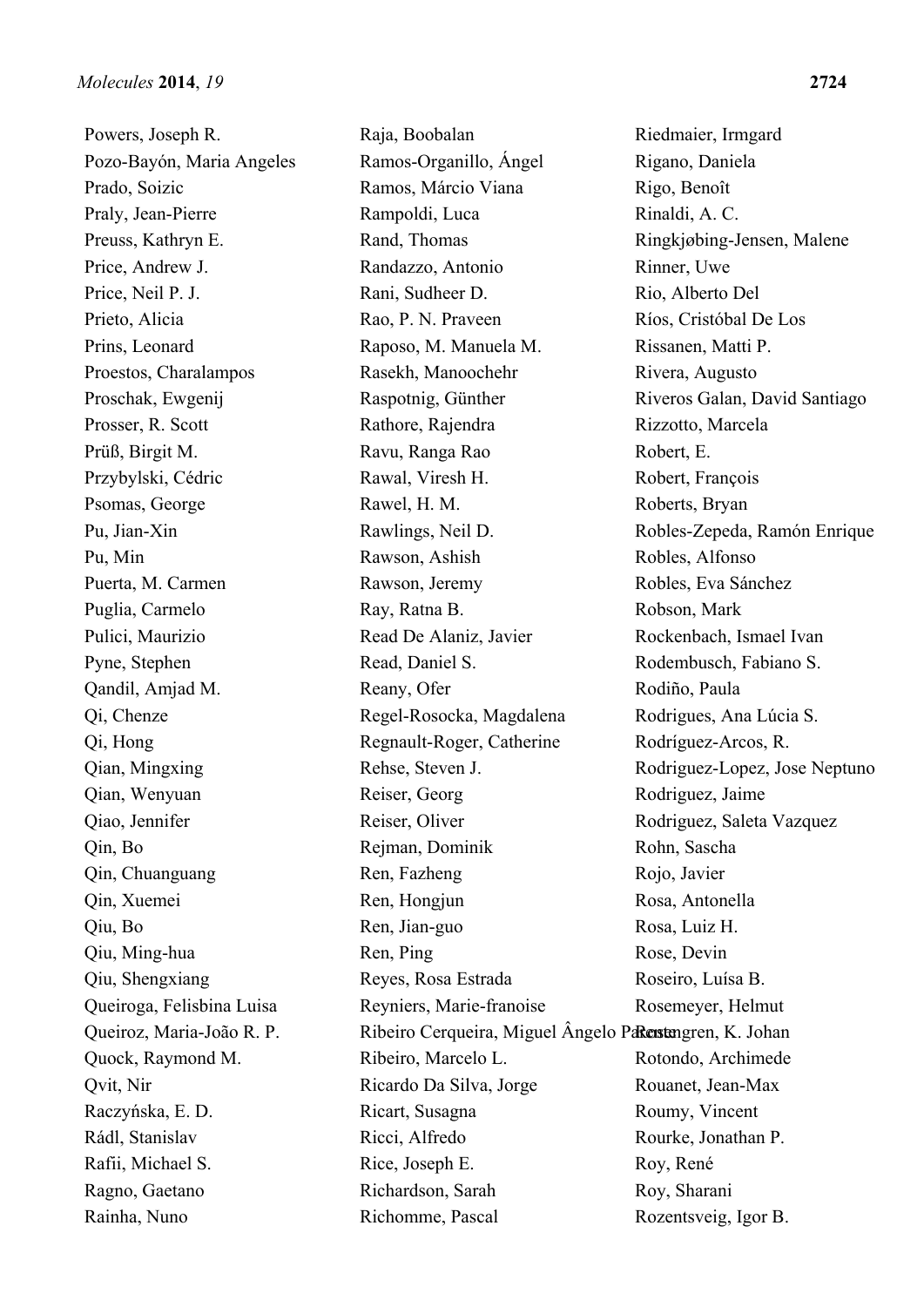Rozi, Mohamed Rubert, J. Rubis, Blazej Rudolph, U. Ruffoni, Barbara Ruiz-Azuara, Lena Ruiz-Gómez, Miguel J. Rupasinghe, H. P. Vasantha Rupenthal, Ilva D. Rurali, Riccardo Russell, Mark Russo, Gian Luigi Russo, Nino Ruzicka, Ales Ruzza, Paolo Rybakova, Yu S. Ryckman, Kelli K. Ryu, Jae-Sang Saavedra, Juan M. Sackus, Algirdas Saczewski, Franciszek Saeki, Tohru Sagebiel, John C. Sahin, Selin Saiano, Filippo Sainlos, Matthieu Saito, Masaichi Saito, Shinichi Saito, Yoshihiro Saitoh, Masao Sajeva, Maurizio Sakagami, H. Sakata-Haga, Hiromi Salas, Cristián Salas, Juan M. Salazar-Olivo, Luis A. Sale, Stewart Saleem, Mohammad Salem, Abdelfattah Z. M. Salgueiro, Lı´gia Salles, Christian Salvador, Marcos

Samoc, Marek Sánchez Chávez, Esteban Sánchez-Delgado, Roberto A. Sánchez-Moreno, Manuel Sánchez-Vioque, R. Sanchez, L. Sandel, Johan Sandoval, Claudia Sandow, Shaun L. Sani, Marc-Antoine Sanjay, Nigam Sanna, Gavino Santagati, Andrea Santiago, Helton Santos-Silva, Alice Saraiva, Lúcia M. F. S. Saravanan, M. Sarbu, Coster Sardella, Roccaldo Sarkar, Biprajit Sarkar, Ujjal Sarver, Jeff Sassaki, Guilherme L. Sathe, Shridhar Sato, Takaaki Saturnino, Carmela Sautreau, Asmita Savaskan, Nic E. Savoia, Diego Sawaya, Alexandra Schanze, Kirk Schatz, Jurgen Schenning, Albertus P. H. J. Schild, Lorenz Schiller, Stefan M. Schleicher, Erwin D. Schlettwein, Derck Schmalz, Hans-Günther Schmeda Hirschmann, Guillermo Schmidt, Jürgen Schmidt, Thomas J. Schneider, Bernd

Schneider, Gyula Schnermann, Martin Scholz, Martin Schomburg, Lutz Schreiber, Angélica Zaninelli Schrekker, Henri S. Schüller, Christoph Schulman, Ira Schulte, Gunnar Schultz, Carsten Schulz, Margot Schumacher, U. Schuster, David I. Schwalbe, Harald Schwarz, Wolfgang Schweizer, Frank Sciarini, Lorena Scilimati, Antonio Scipione, Luigi Scognamiglio, Monica Scorziello, Antonella Scott, Colin Scott, Lincoln Scotti, Luciana Scovassi, Anna Ivana Sebestik, Jaroslav Secci, Daniela Seifert, Karlheinz Seifert, Roland Seijas Vázquez, Julio Seitz, Oliver Selbo, PÅl K. Selig, Philipp Semple, Susan Senel, Mehmet Sener-Aki, Esin Seo, Shigemi Séraphin, D. Serpersu, Engin H. Serra, Stefano Serralheiro, Maria Luísa M. Serrano, Carmo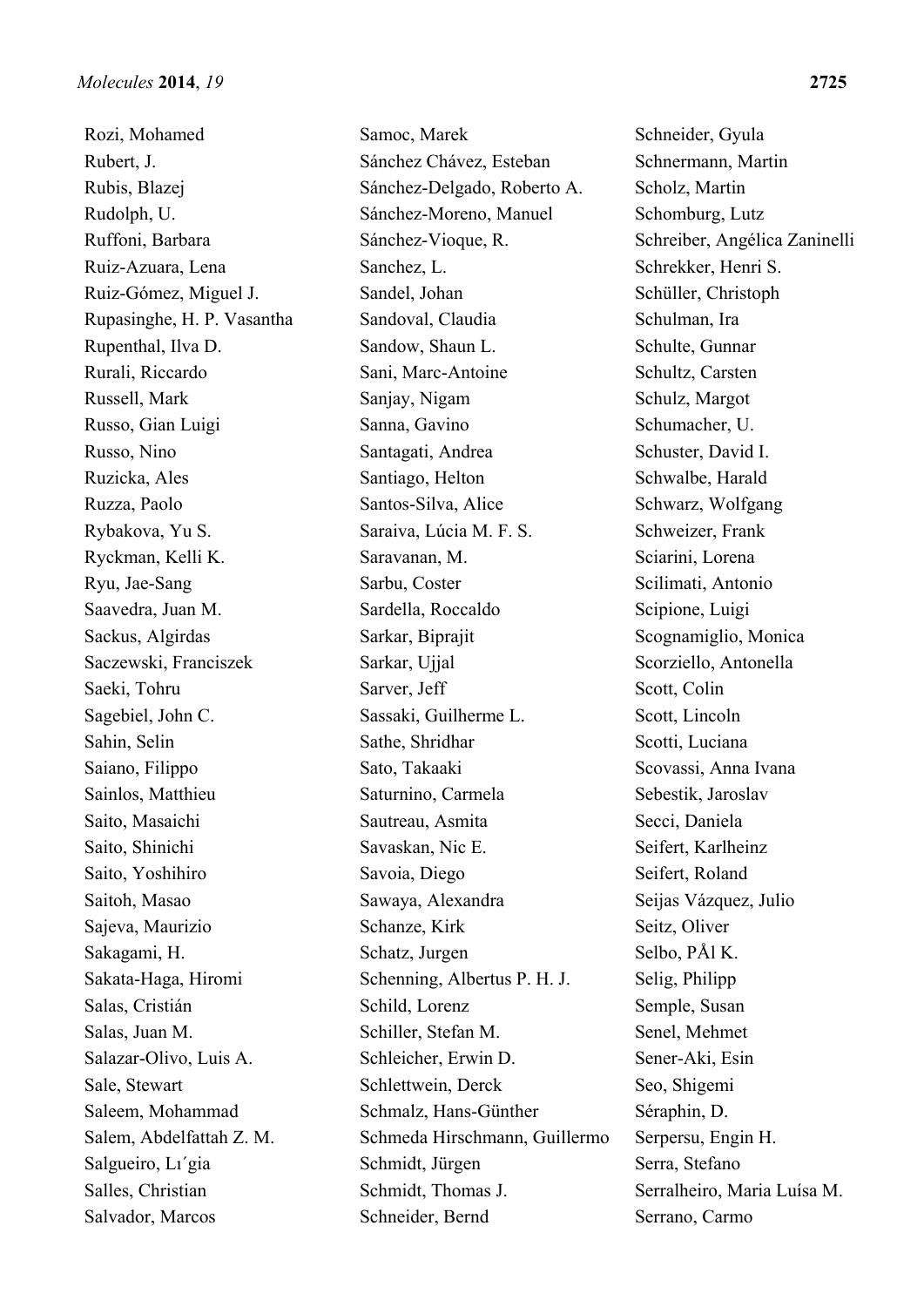Serrano, María Serroni, Scolastica Settanni, L. Seubert, John M. Sextl, G. Seyfert, Hans-Martin Seymour, E. Mitchell Shah, Kavita Shahgaldian, Patrick Shahidi, Sheila Shaik, Ahmad Ali Shaik, Sason Shan, Wei-Guang Shang, Ming-Ying Shanmugam, K. T. Shapiro, Nancy L. Sharma, Dipali Sharpless, Norman Shcharbin, Dzmitry She, Gaimei Shecterle, Linda M. Shen, Juan Shen, Ya-Ching Shen, Yue-Mao Sheng, Chunquan Sherry, A. Dean Sheu, Jyh-Horng Shi, Da-Qing Shi, Fa-Nian Shi, Gangrong Shi, Qian Shi, Xiangyang Shi, Xiaodong Shiau, Chung-Wai Shibasaki, Masakatsu Shieh, Dar-Bin Shih, Ming-Der Shih, Wen-Pin Shikov, Alexander N. Shilin, Chen Shim, Soon-Mi Shima, Seigo

Shimada, Ichio Shimada, Tsutomu Shimizu, Hiroki Shimoda, Hiroshi Shin, Hyung Shik Shin, Sung Chul Shinitzky, M. Shipley, Paul Shirota, Yasuhiko Shoben, Abigail B. Short, John D. Shova, S. Shoyama, Yukihiro Shridhar V. Andurkar, Shridhar Shum, Anderson Ho Cheung Shuto, Tsuyoshi Si, Ting Siddiqi, Rahmanullah Siddiquee, Tasneem A. Siebert, Hans-Christian Sievänen, Elina Silva, Carlos M. Silva, Daniel Varon Silva, Filomena Silva, Hélder Daniel Silva, Jefferson Rocha A. Silván, Jose M. Silvestri, Romano Simal-Gándara, Jesús Simerska, Pavla Simirgiotis, Mario Simmonds, Monique S. J. Simonneaux, Gerard Simonsen, Henrik Simpson, Garth Singh, Ashutosh Singh, Baljit Singh, Itender Singh, S. K. Singh, Suresh B. Singh, Udai P. Siniscalco, Dario

Siodłak, Dawid Sippl, Wolfgang Sips, Patrick Y. Siqueira, Ionara Sironi, Maurizio Sissi, Claudia Sivakumar, Manickam Skaltsa, Helen D. Skrobik, Yoanna Sladic, Dusan Sławiński, Jarosław Sliva, Daniel Smart, Robert C. Šmejkal, Karel Smietana, Michael Smith, Alan Smith, Robert E. Smoleński, Piotr Soares, Luiz Sobarzo-Sánchez, Eduardo Sobczak, Izabela Sobkowski, Michal Soengas, Raquel Sokolenko, Taras M. Solfrizzo, M. Soliman, Karam F. A. Song, Baoan Song, Jinhua Song, Yang Song, Yang-Heon Song, Zhihong Sooman, Linda Sørlie, Morten Soto, Carmen Soukoulis, Christos Soulère, Laurent Sousa, Andreia F. Sousa, Maria João Souza, Lauro M. Sozio, Piera Sozzi, Gabriella Spangenberg, Hans Christian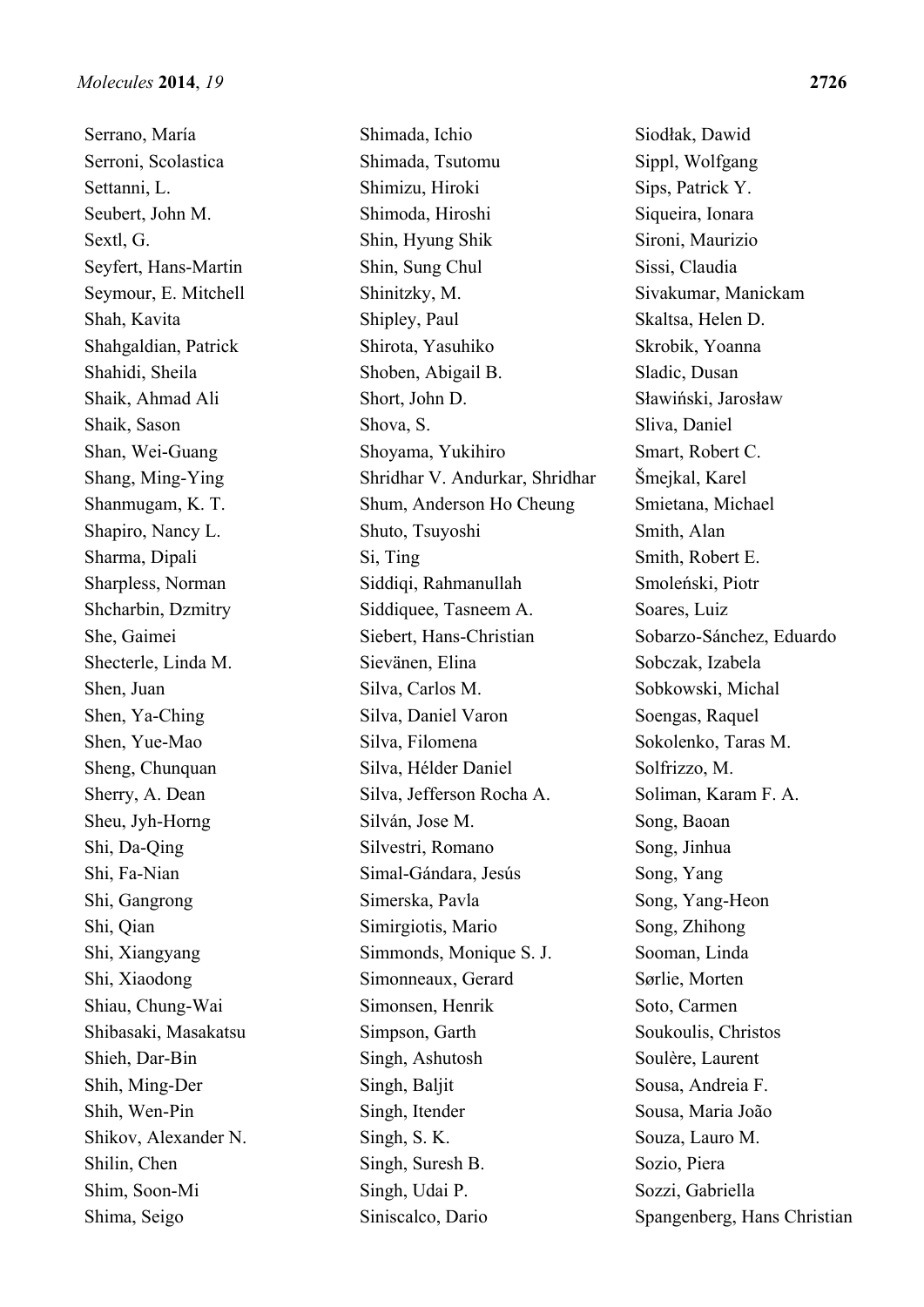Sparr, C. Spatafora, Carmela Specht, Alexandre Speer, Karl Spina, Federica Spiteller, M. Sreelatha, S. Sridhar, Radhakrishnan Srivatsan, Eri S. Stadler, Marc Staerk, Dan Stafford, Gary Staines, Henry M. Stamatatos, Theocharis C. Stanisz, Beata Stanković, Milan S. Stark, Timo D. Starks, Courtney M. Steenkamp, Vanessa Stefani, Hélio A. Steinbrenner, Holger Stephanidou-Stephanatou, Julia Stevanato, Roberto Stevenson, Philip C. Stoddart, Fraser Stojanovic, Ivana Stolle, Achim Stone-Elander, Sharon Stone, Michael Stonik, Valentin A. Stoppacher, Norbert Strano, Michael S. Stratakis, Manolis Stratmann, Johannes W. Struga, Marta Su, Shu-Jem Suarez, Alirica Subramani, Ramesh Sugimoto, Keiichiro Sugimura, Hideyuki Sugumaran, Manickam Suh, Hyung Joo

Sun, Daekyu Sun, Haoran Sun, Hui Sun, Jingzhi Sun, Kang Sun, Ming-Liang Sun, Peng Sundberg, Richard Sung, Ping-Jyun Surup, Frank Sussman, Fredy Sutherland, J. B. Sutthivaiyakit, Somyote Suzuki, Hiroyoshi Suzuki, Nobuaki Suzuki, Yasuo Svete, Jurij Sypecka, Joanna Szeląg, Małgorzata Szewczyk, Nathaniel J. Taatjes, Craig A. Tabata, Jun Taglialatela-Scafati, Orazio Taglietti, Angelo Tago, Megumi Tahara, Hidetoshi Tai, Guihua Taïeb, David Taioli, Simone Takagi, Ryukichi Takase, Masayoshi Takasu, Kiyosei Takeda, Kei Takeda, Yoshiyu Takemori, Hiroshi Taketsugu, Tetsuya Takimiya, Kazuo Talbot, Jennifer Talib, Wamidh H. Talukdar, Ranajit K. Tan, Nguan Soon Tan, Yi

Tanabe, Yoo Tanaka, Hitoshi Tanaka, Masakazu Tang, Chih-Hsin Tang, Wei Tang, Li Tang, Xing Tang, Yiqun Tao, Feng Tao, Lei Tapia, Alejandro Tapondjou, La Tarasiuk, Jolanta Taupitz, Matthias Tauskela, Joe Tava, Aldo Tegoni, Matteo Teixeira, Róbson Tel-Zur, Noemi Tempesta, S. Teng, Chieh-Lin Tepe, Jetze J. Terasaka, Naoki Terekhova, Irina V. Terenzi, Hernán F. Teschke, Rolf Tesio, Franco Testa, Ugo Tezuka, Yasuhiro Thevissen, Karin Thiéry, Valérie Thomas, Brian F. Thomas, Christophe M. Thomas, Eric Thomas, Raymond H. Thompson, Colin Thompson, Kyle J. Thomson, Regan J. Timperio, Anna Maria Titorenko, Vladimir I. Tittmann, Kai Tjandra, Nico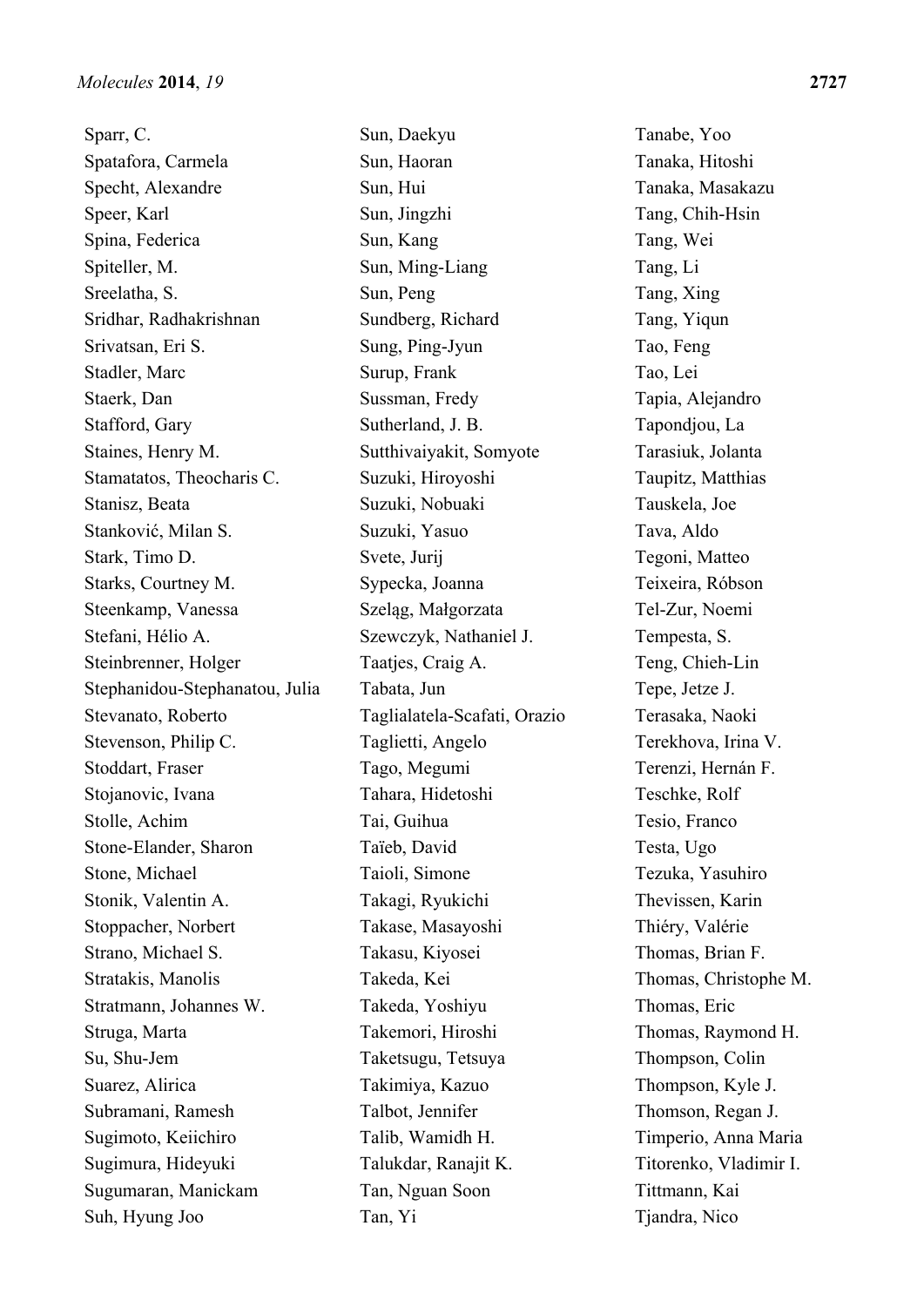Tokunaga, Makoto Tolstoy, Pete M. Tomi, Félix Tomic, Oliver Tommonaro, Giuseppina Tong, Meiping Tonks, Nick K. tori, Motoo Torii, Seiji Török, Marianna Toropov, Andrey A. Torrens, Francisco Tortorano, Anna Maria Toshiro, Noshita Toth, Gabor Touaibia, Mohamed Tournier, Nicolas Touzani, Rachid Toyooka, Naoki Tramontano, Enzo Trehy, Michael L. Trevisan, Gabriela Trevitt, Adam Trindade, Alexandre Tron, Gian Cesare Truhlar, Donlad Tsai, Chia-Wen Tsai, Li-Chu Tsai, Shauwei Tsai, Tung-Hu Tsai, Yow-Fu Tsalev, Dimiter Tsanaktsidis, John Tsatsaroni, E. Tsay, Chien-Yie Tsoleridis, Constantinos A. Tsopmo, Apollinaire Tsourkas, Andrew Tsuboi, Yasuyuki Tu, Tao Tups, Alexander Turel, Iztok

Tuzimski, Tomasz Tuziuti, Toru Tzakos, Andreas G. Tzen, Jason Tc Ueda, Kouhei Ueda, Mitsuhiro Ullah, Saif Uquiche, Edgar Urabe, Hirokazu Urbanczyk-Lipkowska, Zofia Usami, Yoshihide Usenik, VAlentina Utrilla, Pilar Vacca, Rosa Vaidyanathan, Ganesan Vaira, Dino Valencia, Gregorio Valensin, Daniela Valentao, Patrícia Valentin, Eulogio Valentini, Massimiliano Valero, M. Valledor, Annabel Van Bogaert, I. N. A. Van Dam, Mike Van De Graaf, Stan F. J. Van De Venter, Maryna Van De Vijver, Pieter Van Den Boorn, Jasper G. Van Den Elsen, Jean Mh Van Der Aa, Lieke Van Dongen, Guus A. M. S. Van Eijk, Marco Van Hoek, Monique L. Van Kaer, Luc Van Lanen, Steven Van Nhien, Albert Nguyen Van Nieuwenhove, Carina P. Van Ree, Teunis Van Rij, Ronald, Van Staden, Van Van Valckenborgh, Els

Vandamme, Marc Vanden Eynde, ean Jacques Vanderlinden, Evelien Vanetti, Maria Cristina Dantas Vannacci, Alfredo Vaquero, M. J. Rodríguez Varese, Giovanna Cristina Vargas-Baca, Ingacio Vargas-Bello-Pérez, E. Vargas-Rodriguez, Yalma L. Varney, Veronica A. Vasconcelos, Vitor Vasilevich, Natalya I. Vavříková, Eva Vavvas, Demetrios G. Vayssade, Muriel Vaz, Maria G. F. Vedani, Angelo Vediyappan, Govindsamy Veitch, Nigel C. Veleirinho, Beatriz Velez, Zélia Velkov, Tony Vennerstrom, Jonathan Venturelli, Sascha Verardo, Vito Verbruggen, Alfons Vermerris, Wilfred Verrax, Julien Vetter, Ingrid R. Vetvicka, Vaclav Viappiani, Cristiano Vicario, Jose L. Vicente, Gonzalo Vicente, José Vidal, Hilario Vieira, Ceferina Vieira, Ivo José Curcino Vieira, Margarida C. Vieira, Nirton Vilas-Boas, Miguel Vilegas, Wagner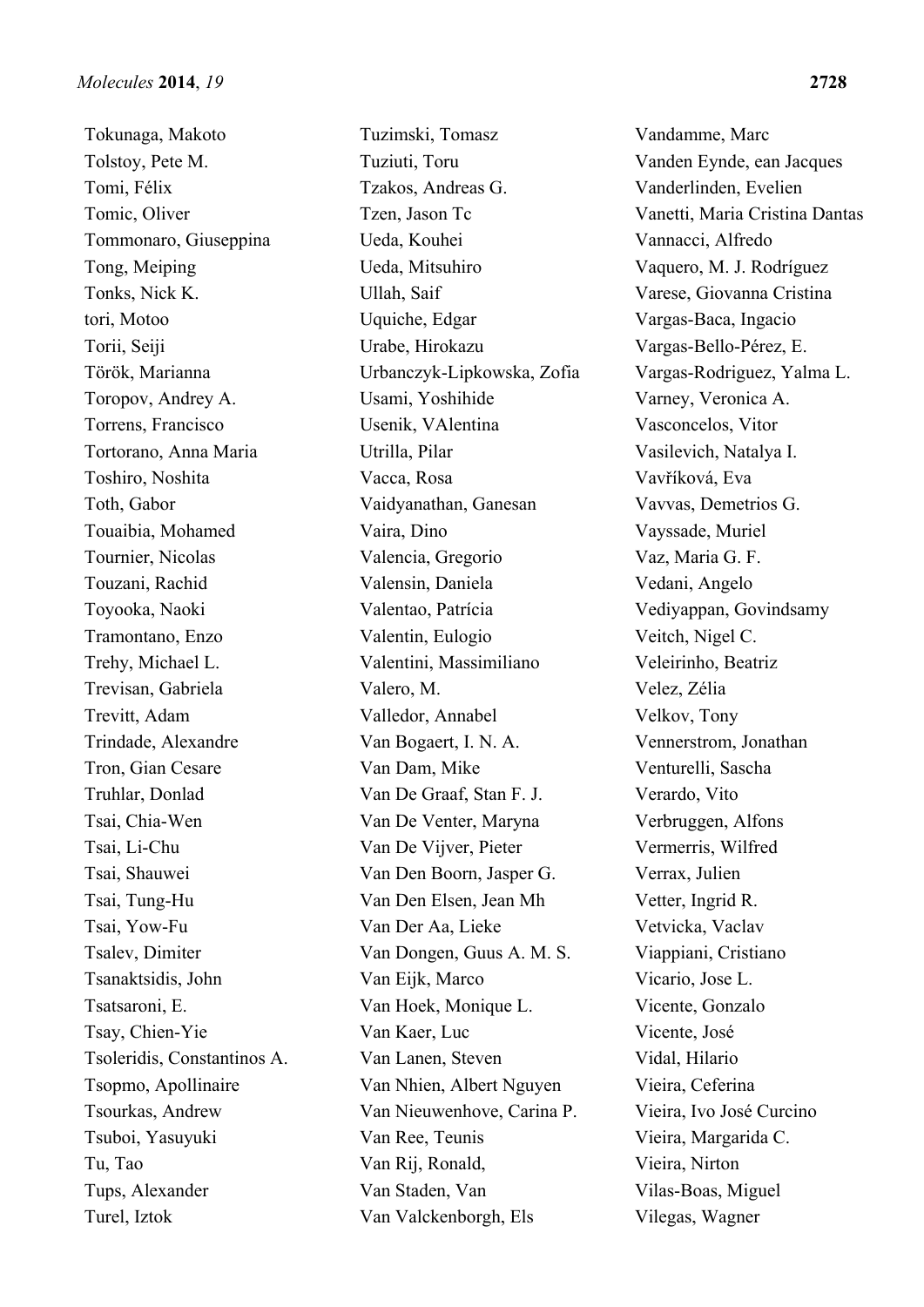Villa, Federica Villegas, Alejandro Madrid Villmann, Carmen Vinsova, Jarmila Virag, Jitka A. I. Viricelle, J.-P. Viruel, Maria Angeles Vitali, Luca Vitalini, Sara Vitorović-Todorović, Maja D. Vivier, Melané A. Vlashi, Erina Vlastos, Dimitris Vock, Carsten Voituriez, Arnaud Volf, Petr Volpatti, Donatella Volpi, Nicola von Recum, H. A. Vosjan, Maria Vougioukalakis, Georgios C. Vriens, Joris Vuorela, Pia Wadsak, W. Wagner, Carl E. Wähälä, Kristiina Wahlqvist, Mark L. Wakamatsu, Hideaki Wakshlag, Joseph Waksmundzka-Hajnos, Monika Walsby, Charles J. Walseth, Timothy F. Walz, Riger Wan, Hayley Wan, Jian-Bo Wan, Meng-Wei Wanderley, Almir G. Wang, Changchun Wang, Changguan Wang, Chi Chiu Wang, Chih Kuang Wang, Ching-Chiung

Wang, Chun-Ru Wang, Chung-Yi Wang, Cunde Wang, Feng Wang, Fuyi Wang, Guowei Wang, Hao-Yang Wang, Hexiang Wang, Hongbing Wang, Hui-Min David Wang, Jeffrey Wang, Jeh-Jeng Wang, Jian-Wu Wang, Jigang Wang, Jinchuang Wang, Kai-Yun Wang, Leyong Wang, Limin Wang, Meng-Jiy Wang, Peng George Wang, Richard Y. Wang, Shenguang Wang, Shengyang Wang, Tzu-Pin Wang, Wei-Hsien Wang, Wen Wang, Wen-Jwu Wang, Xi Cun Wang, Xianbao Wang, Xianzhong Wang, Xiaowu Wang, Xinkun Wang, Xunsi Wang, Y. Wang, Yan-Qing Wang, Ying Wang, Yingyao Wang, Yingying Wang, Yonghua Wang, Zhanguo Wang, Zhanzhong Wang, Zhijun

Waring, Michael Waser, Mario Watanabe, Naoharu Waters, Stephen P. Wawra, Stephan Weghe, Pierre Van De Wei, Jian-He Wei, Jianhe Weisman, Gary Welch, K. D. Wells, Timothy N. C. Welsh, William J. Wertz, Philip Wesolowski, Marek West, Caroline White, Alex Whitfield, Dennis M. Wildhalm, Michael Willars, Gary Willför, Stefan M. Williams, David E. Williams, Ffrancon Williams, Ian H. Willner, Itamar Wills, Martin Wilson, Lee D. Wilson, W. David Wimmer, Zdenek Windt, Michael Wingfield, Paul T. Wingler, Kirstin Winiarska, Katarzyna Wondrak, Georg T. Wong, Chi Chun Wong, Chi-Huey Wong, Harvey Wong, Henry N. C. Wong, P. K. Wong, Wai-Yeung Wong, Wallace Woo, Mi Hee Wood, Michael R.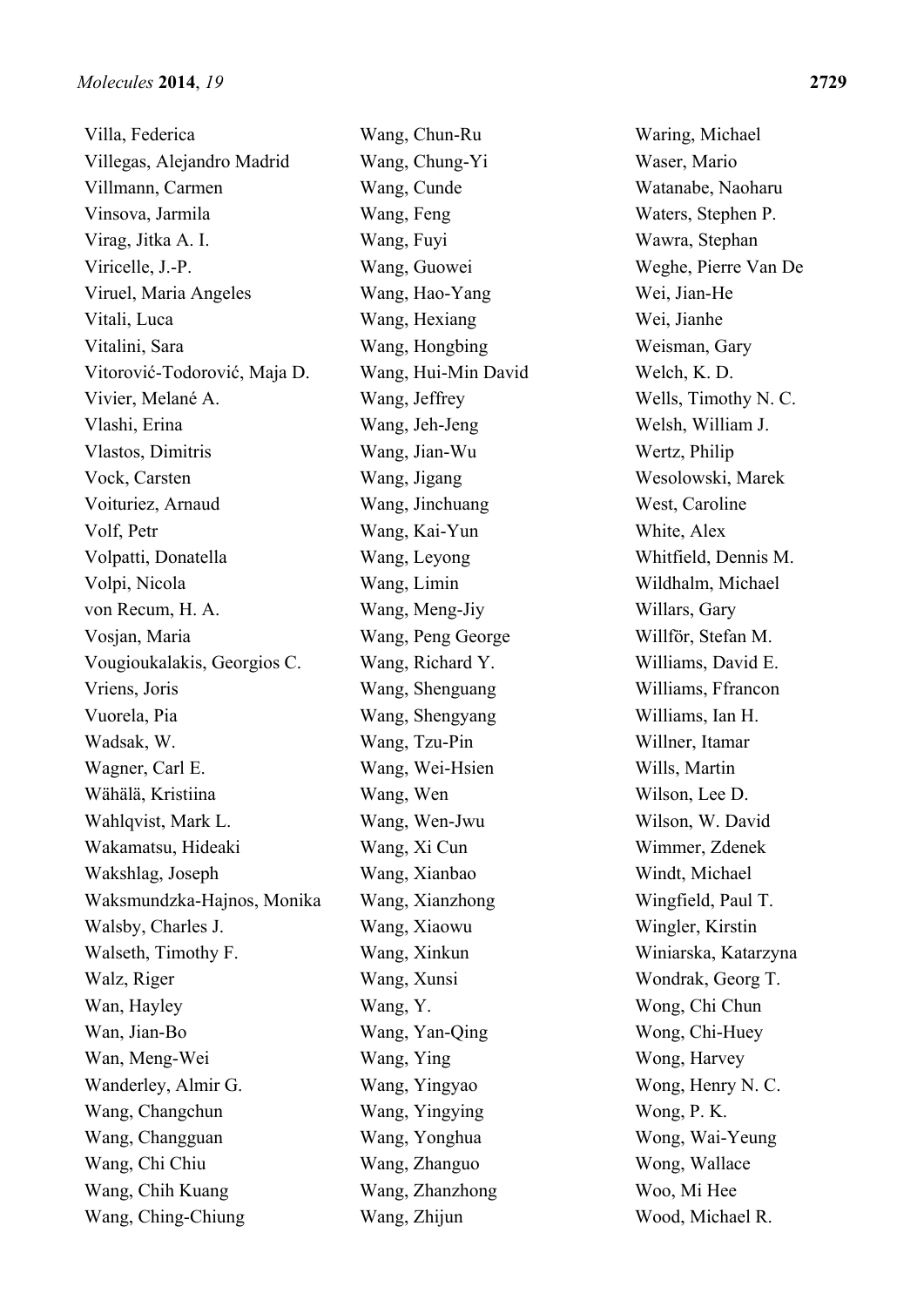Wood, W. Gibson Wood, Warren J. L. Woods, Mark Worth, Randall G. Wrackmeyer, Bernd Wrenger, Carsten Wright, Aaron T. Wright, Dennis Wu, Alan Hb Wu, Albert M. Wu, Bin Wu, Chieh-Hsi Wu, Chih-Hsiung Wu, Chin-Chung Wu, Christine D. Wu, Chun-Chi Wu, Defeng Wu, Ho-Shing Wu, Horng Cherng Wu, Huayue Wu, Huiquan Wu, Jie Wu, Jin-Yi Wu, Li-Chen Wu, Ming-Jiuan Wu, Pao-Chu Wu, Peng Wu, Qiong Wu, Shih-Hsiung Wu, Shihua Wu, Shu-Jing Wu, Tian-Xiang Wu, Tzi-Yi Wu, Tzong-Yuan Wu, Xiao-Feng Wu, Yang-Chang Wu, Yong Wu, Zhaoxin Wuest, Frank Xi, Chuanwu Xi, Zhen Xiang, Lan

Xiao, Dequan Xiao, Qiang Xiao, Wei-Lei Xie, Haihui Xie, Pei-Shan Xiong, Bing Xiong, Fei Xodo, Luigi E. Xu, Baoshan Xu, Changjie Xu, Chunlin Xu, Huajian Xu, Jian-Hong Xu, Li-Wen Xu, Shichao Xu, Xudong Xu, Zhenbo Xue, Hui Xue, Ming Xue, Ying Yadav, Hariom Yadav, Madhav Yaegaki, Ken Yagi, Kiyohito Yalcin, D. Yamada, Hiroko Yamada, Shizuka Yamagishi, M. Yamaguchi, Masahiko Yamaguchi, Yoshiki Yamaki, Koji Yamamoto, Norio Yamamoto, Yasunori Yamamoto, Yoshinori Yamato, Takehiko Yamauchi, Satoshi Yamauchi, Takahiro Yamazaki, Shigekazu Yamazaki, Takashi Yanada, Reiko Yanagita, Ryo C. Yang, Bao

Yang, Changqing Yang, Chi-Chiang Yang, Guangzhong Yang, Hsin-Ling Yang, Jian Yang, Kun-Lin Yang, Li Yang, Ling Yang, Liqun Yang, Liuqing Yang, Meihua Yang, S. C. Yang, Shun-Fa Yang, Te-Fang Yang, Wen-Chin Yang, Xiao-Hua Yang, Xichuan Yang, Ying-Wei Yang, Yuedong Yang, Yuh-Shyong Yang, Z.-Q. Yang, Zhijun Yao, Ching Fa Yao, Guangmin Yao, Jianhua Yao, Mei-Cun Yao, Ping Yatsunyk, Liliya Ye, Song Ye, Xingqian Ye, Zhengfang Yen, Tzu-Chen Yenjai, Chavi Yeo, Siok-Koon Yeung, Bryan K. S. Yeung, Ying-Yeung Yew, Wen Shan Yim, Yong-Hyeon Yli-Kauhaluoma, Jari Yokoyama, Yoshihito Yoo, Eun-Sook Yoo, Hyuk Sand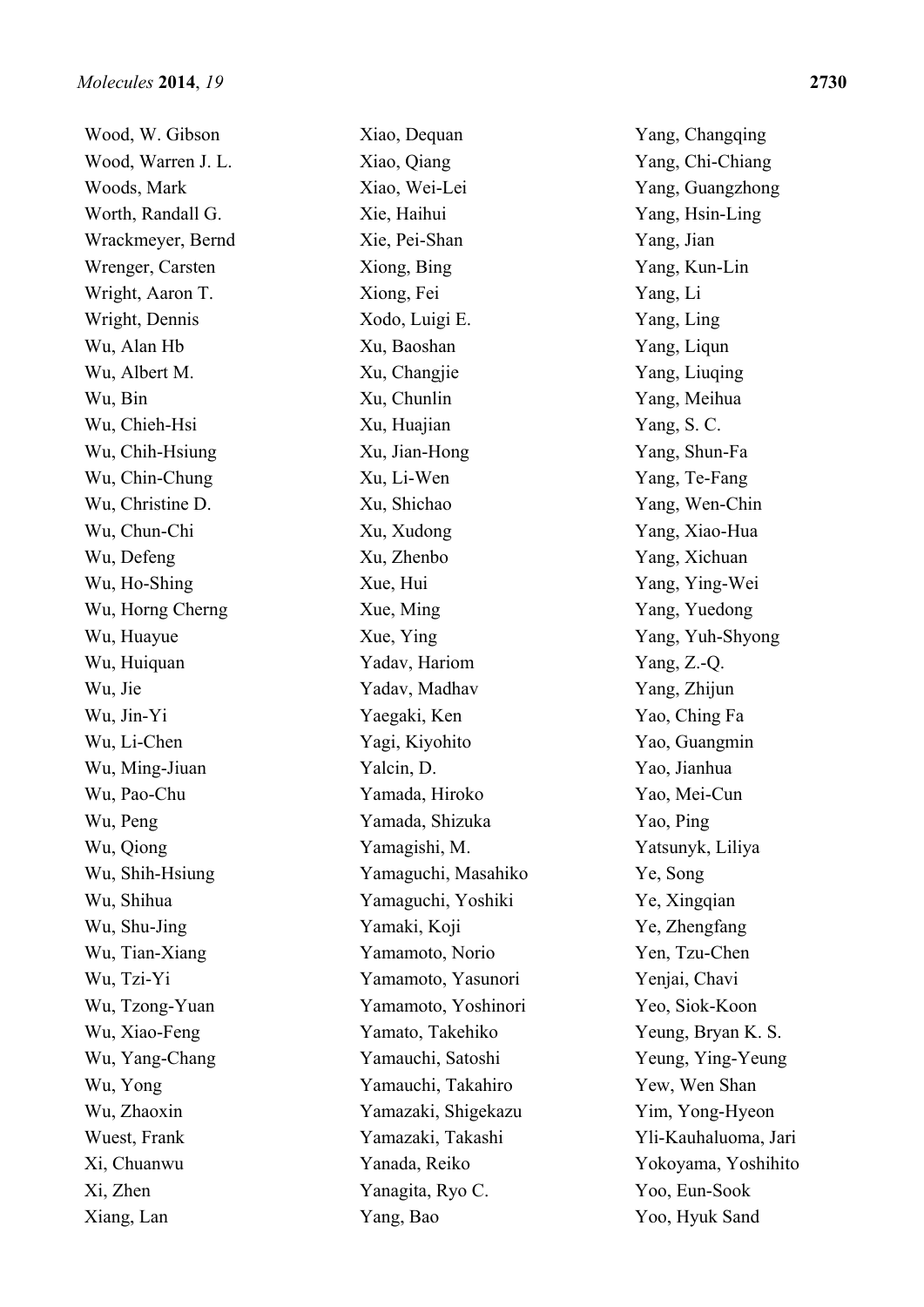Yoon, Do Yeung Yoon, Do-Young Yoon, Juyoung Yoshida, Hiroto Yoshida, Takashi Yoshimatsu, Mitsuhiro Yoshimi, Yasuharu Youn, Buhyun Yu, Chu-Yi Yu, Chung-Shan Yu, Jianmei Yu, Steve S.-F. Yu, Wen-Bin Yuan, C. S. Yuan, Lujiang Yuan, Qipeng Yuan, Weizhong Yuan, Zhong Yuanjiang, Pan Yuasa, Hideya Yuasa, Junpei Yuen, John Wm Yuk, Hyun-Gyun Yusa, Shin-Ichi Zabaras, Dimitrios Zacchetti, Daniele Zacchino, Susana Zaharia, Valentin Zalapa, Juan E. Zalapa, Juan Ernesto Zamani, Akram Zamora-Ros, Raul Zandi-Sohani, N. Zangara, Andrea Zaprutko, Lucjusz Zarrelli, Armando Zaug, Joe Zech, S. G. Zeng, Aiwu Zeng, Dexing Zeng, Minfeng Zeng, Su

Zhang, Guojian Zhang, Han-Ting Zhang, Hanqi Zhang, Ji-Lin Zhang, Jianjun Zhang, Jun Zhang, Lian-Feng Zhang, Liangren Zhang, Lu-Yong Zhang, Pei-Cheng Zhang, Pengfei Zhang, Qinghai Zhang, Weiyun Zhang, Wen Zhang, Wenbing Zhang, Wenchang Zhang, Xiao-Mei Zhang, Xiaokun Zhang, Xiuli Zhang, Xiurong Zhang, Yan-Bo Zhang, Yang Zhang, Yansheng Zhang, Yin Zhang, Yingjun Zhang, Yu Zhao, Chun-Xia Zhao, Chunshun Zhao, Haifeng Zhao, Hong Zhao, Hua Zhao, Jianzhang Zhao, Jing Zhao, Ming Zhao, Mouming Zhao, Peng Zhao, Qinshi Zhao, Yongxi Zhao, youxin Zheng, Li Zheng, Qi-Huang Zheng, Wei

Zhong, Yu-Wu Zhou, Dong-mei Zhou, Guangxiong Zhou, Guohua Zhou, Hong Zhou, Huiping Zhou, Li-Gang Zhou, Pei Zhou, Xue-Rong Zhou, Yifa Zhu, Duanwei Zhu, Hai-Liang Zhu, Hongjun Zhu, Jianglong Zhu, Nanwen Zhu, Qin-Yu Zhu, Wei-Ming Zhu, Weihong Zhu, Ying Zhuang, Xiuli Zia, Muhammad Zielinska, Danuta Zieliński, Henryk Zimmerman, Steven C. Żołnowska, Beata Zondlo, Neal J. Zong, M. H. Zong, Xu-Xiao Zorc, Branka Zou, Chenyu Zou, Yong Zou, Zhongmei Zoumpoulakis, Panagiotis Zrenner, Rita Kochi, Takuya